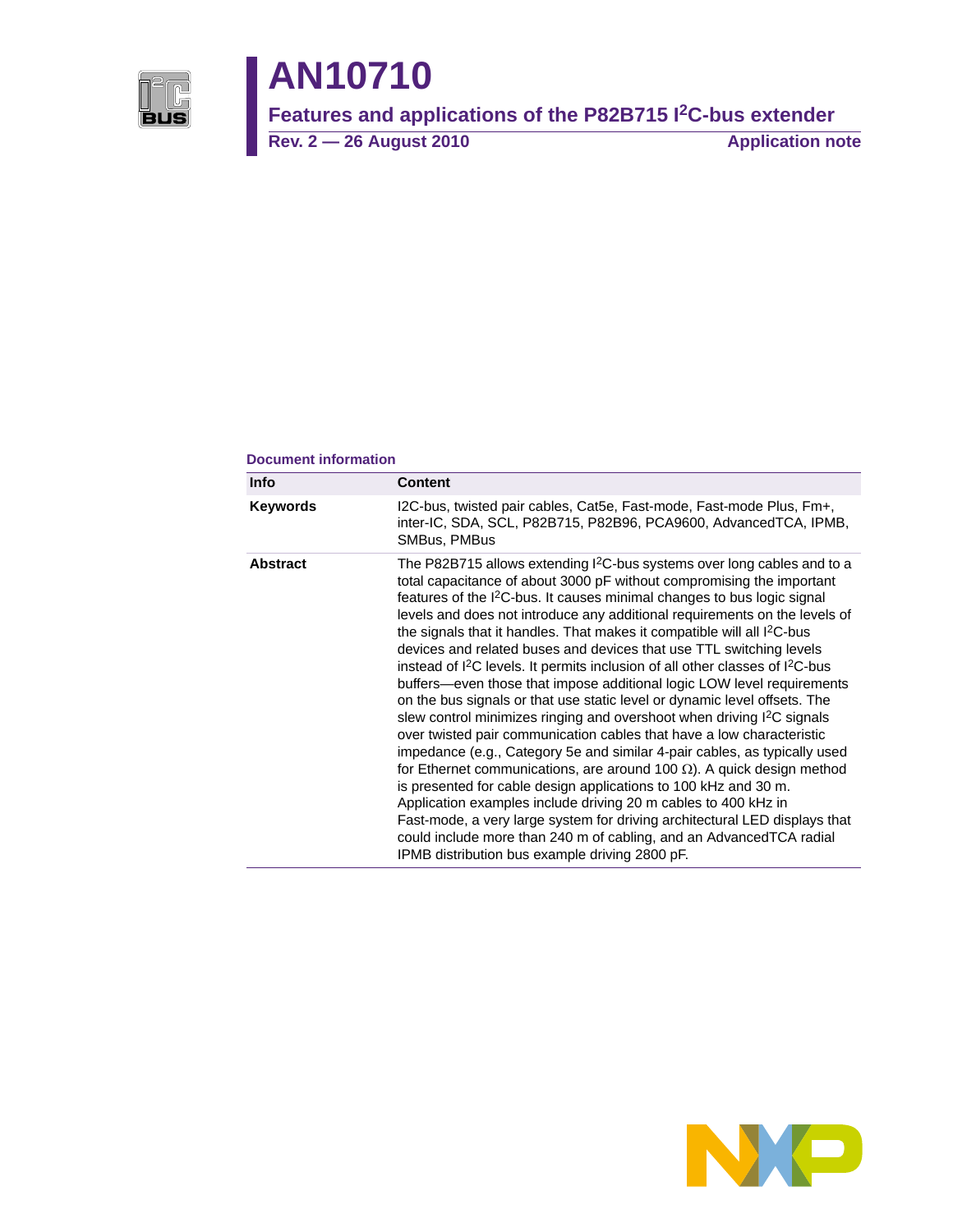#### **Revision history**

| <b>Rev</b> | <b>Date</b> | <b>Description</b>                                                                                                                                                         |
|------------|-------------|----------------------------------------------------------------------------------------------------------------------------------------------------------------------------|
| v.2        | 20100826    | Application note; second release.<br>Modifications:                                                                                                                        |
|            |             | • Type number "IES5501" is replaced with "PCA9521".                                                                                                                        |
|            |             |                                                                                                                                                                            |
|            |             | • Type number "IES5502" is replaced with "PCA9522".                                                                                                                        |
|            |             | • Section 10 "Solution for Fast-mode systems that prohibit P82B715's internal clamp<br>diodes from its bus lines to $V_{CC}$ ", third paragraph, third sentence is changed |
|            |             | from " typical 60 mV sinking 3 mA, " to " typical 80 mV sinking 3 mA, "                                                                                                    |
| v.1        | 20080528    | Application note; initial version.                                                                                                                                         |

### **Contact information**

For more information, please visit: **http://www.nxp.com**

For sales office addresses, please send an email to: **salesaddresses@nxp.com**

AN10710 All information provided in this document is subject to legal disclaimers. © NXP B.V. 2010. All rights reserved.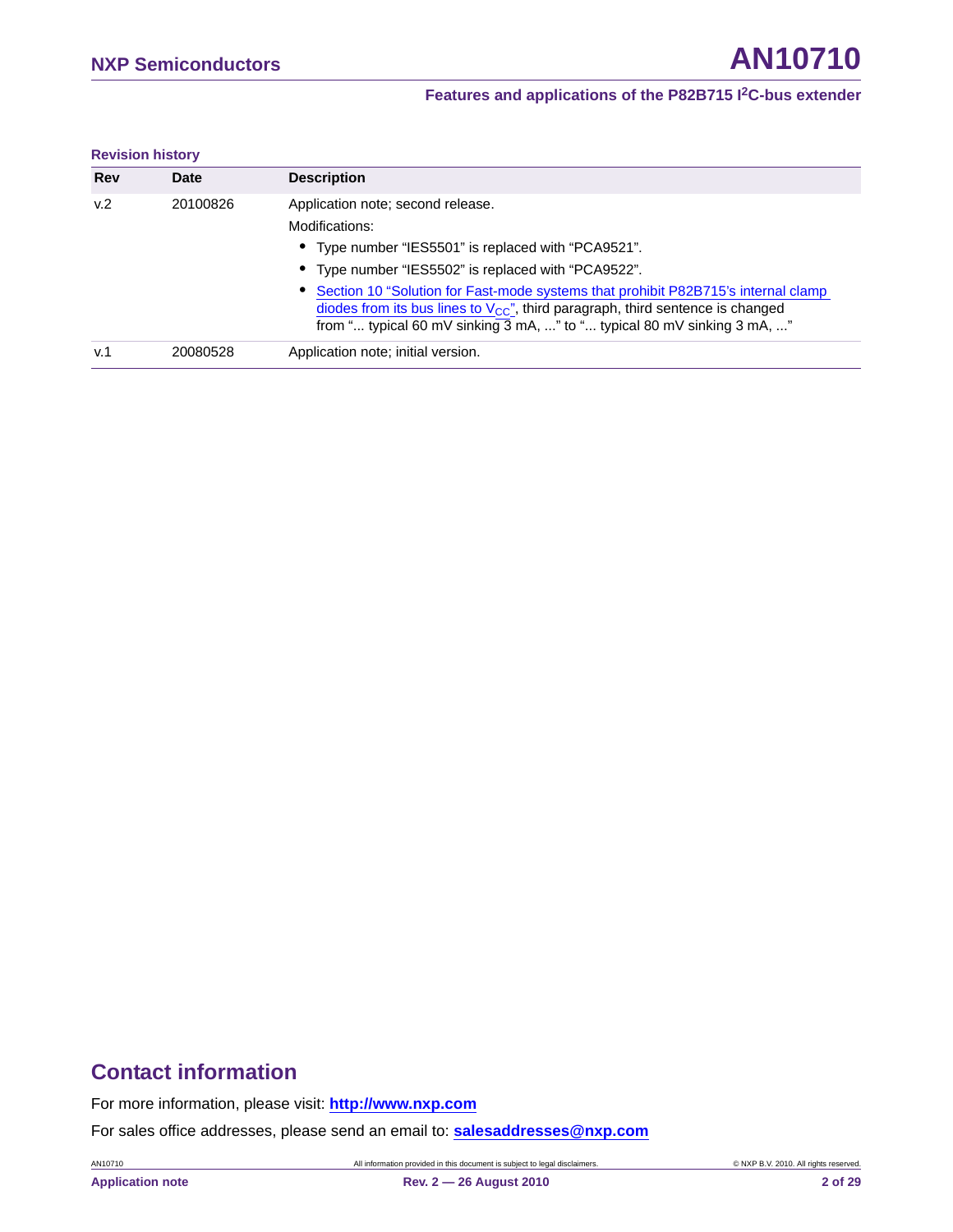### <span id="page-2-3"></span><span id="page-2-2"></span>**1. Introduction**

### **1.1 P82B715 characteristics and operating principles**

The P82B715 is based on the earliest known attempts to extend the range of an I<sup>2</sup>C-bus using emitter-followers to increase the bus sink capability, creating a low-impedance bus that can support a large capacitance. The simple emitter-follower approach shown in [Figure 1](#page-2-0) sacrifices 0.7 V of valuable noise margin\* (see [Section 4](#page-5-0)) when the bus is LOW because the drop across the transistor's emitter-base means the low-impedance bus line can only be pulled down to a logic LOW level that is 0.7 V above the voltage at the I<sup>2</sup>C-bus driver's output, but it proved adequate in many applications.



<span id="page-2-0"></span>The P82B715 refined this concept, leading to the equivalent function shown in [Figure 2](#page-2-1).



<span id="page-2-1"></span>The action of this circuit is very similar in function to the simple emitter follower but has important differences:

- The current amplification factor has been controlled. It is set to a factor ×10 so when the current sunk by the device at the Lx terminal is 30 mA that requires the  $12C$ -bus device connected at the Sx terminal to sink 3 mA.
- The voltage drop across the 30  $\Omega$  sense resistor is always less than 100 mV so it hardly affects noise margin and enables applications in lower voltage systems (e.g., 3.3 V) where the extra 0.7 V offset would become significant.

At first the lower gain may appear to be a disadvantage because this arrangement now cannot drive the 50  $\Omega$  bus in the first example. The bus load current at Lx would be  $(5 V - 0.5 V) / 50 \Omega = 90$  mA and that would require the I<sup>2</sup>C-bus device to sink 9 mA.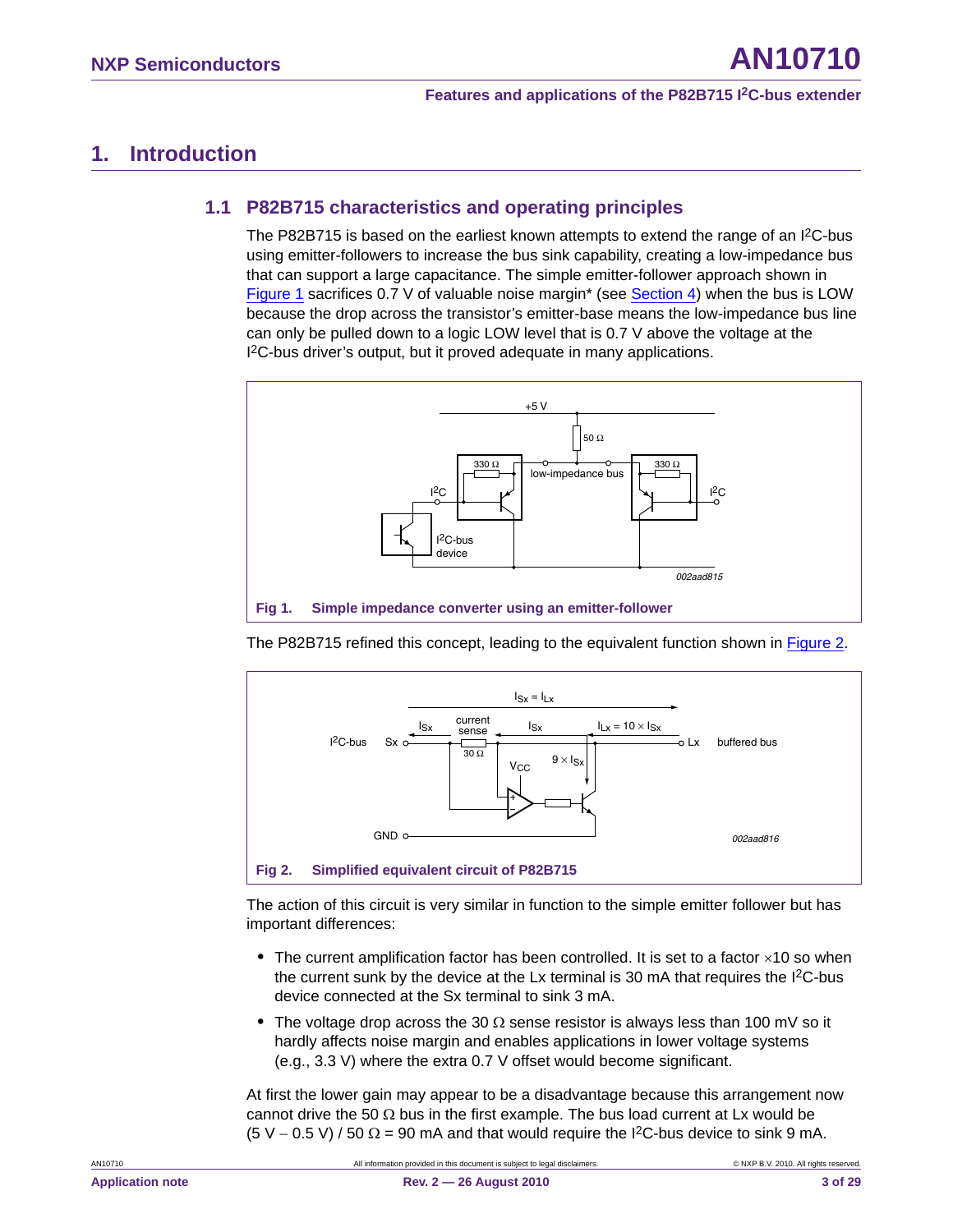The key lies in the reverse situation, where the  $1<sup>2</sup>C$ -bus has a capacitance that must be charged as the bus rises. When the buffer has a gain of  $\times$ 10 a capacitance of 100 pF on the  $12C$ -bus at Sx becomes equivalent to a capacitance of 1000 pF to be charged up by the low-impedance bus and that slows its rise. In the simple emitter-follower version, where the transistor could have a gain of 200, the equivalent capacitance to be charged by the low-impedance bus becomes 100 pF  $\times$  200 = 20 nF and that would cause very slow rising edges. Of course, if another pull-up resistor is always used on the  $12C$ -bus (or at the Sx terminal) and it is selected to cause the I<sup>2</sup>C-bus to attempt to rise faster than the low-impedance bus, then neither the emitter-follower nor the amplifier in P82B715 would be activated. While not essential for operation of either circuit, it will be shown that it simplifies system design and is 'good design practice' to fit such pull-ups on the Sx side.

The P82B715 is not a symmetrical device, and it does not truly 'buffer' or isolate the loading on one I/O from the other. When the Lx side of the device is pulled LOW, the Sx side is simply pulled LOW via the internal 30  $\Omega$  current sense resistor. None of the amplification circuitry is activated; the device is simply equivalent to a passive 30  $\Omega$ resistor. It therefore creates no significant signal delays and the maximum static voltage drop across the 30  $\Omega$  resistor will only occur when the Sx pin sinks the I<sup>2</sup>C-bus maximum static 3 mA.

The chip is specified to have a maximum static offset (Lx/Sx difference) of 100 mV and when driving lighter loads at Sx it is even smaller. Note that the device on the Lx side must sink, via the sense resistor, the  $12C$ -bus current that is sunk at the Sx pin. The Sx and Lx currents are equal in magnitude as illustrated at the top of the figure. If the Sx side is pulled LOW then current flows from the Lx side in the current sense resistor and this activates the amplifier and causes a current 9 times larger than the sense current to flow to ground in the transistor as shown. That means the total current flowing into the Lx terminal will be 10 times the current flowing out the Sx terminal. A device at Sx sinking the allowed  $1<sup>2</sup>C$ -bus load of 3 mA can thus cause an Lx sink current of 30 mA. During falling edges, an  $12C$ -bus with significant capacitive loading requires the  $12C$  driver to sink a 'dynamic' current that is approximately double the usually quoted 3 mA 'static' sink current. The P82B715 then sinks higher peak currents at Lx.

In this active mode there is some delay before the  $\times 9$  sink current flows in the transistor, and therefore some delay before 30 mA can flow. During this delay time the only current flowing into Lx can be the current flowing out Sx to the I2C device. That can mean the driver at the Sx pin cannot drive this pin LOW until the buffer 'assists' with the large sink current. The delay is only around 250 ns, but the important point to note is that the input voltage at Sx cannot go LOW before the output voltage at Lx goes LOW.

**RULE:** The input and output voltages of this type of buffer are always essentially equal. The buffer has no separate 'input' and 'output' **voltages**; the two must always be nearly equal. The voltage difference, in either direction, never exceeds the voltage calculated by simply multiplying the Sx current by the internal 30  $\Omega$  sense resistance—and for practical purposes its static value will always be found to be under 100 mV. The 'input' and 'output' **current** magnitudes can be different, but only if current is flowing out of Sx.

When designing this type of buffer into an  $I^2C$ -bus system the designer must make allowance for its input-output offset voltage. Compliance with  $1<sup>2</sup>C$ -bus Fast-mode specification for hysteresis and noise margin requires the  $12C$ -bus lines of the system be correctly controlled (driven by the buffers) whenever the bus voltage is required to be low. With a bus voltage  $V_{CC}$  that means whenever at or below 0.25 $V_{CC}$ , the maximum allowed bus LOW level. P82B715 has a maximum offset of 100 mV so the system designer should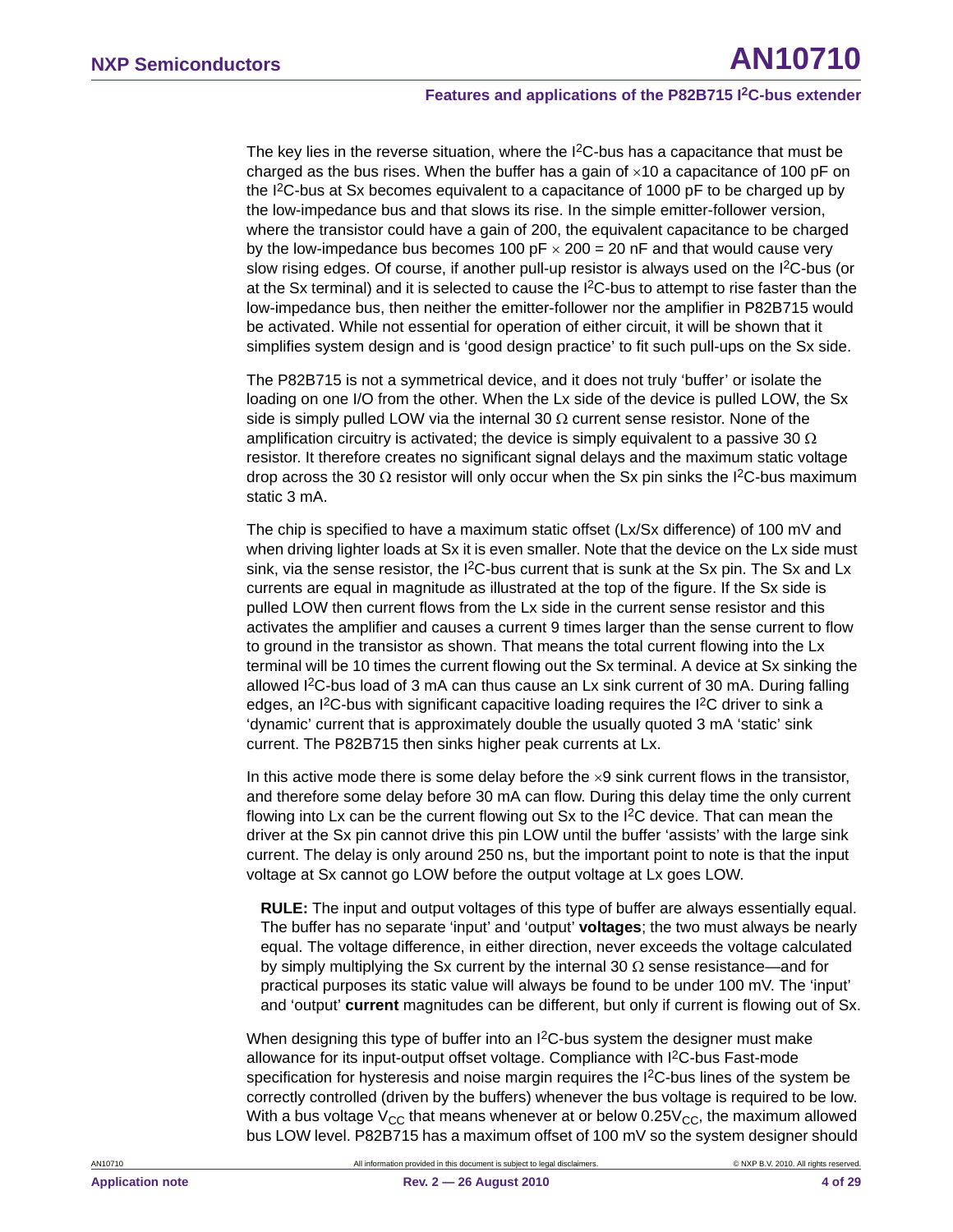ensure the buses at either side can be driven down to  $(0.25V_{CC} - 0.1 V)$ . For the usual system, that will use two P82B715s in series with their Lx sides linked and will therefore add two offsets, it means the  $I^2C$ -buses connected at either Sx terminal need to be driven below (0.25 $V_{CC}$  – 0.2 V). For example, a 3.3 V bus system requires the designer to ensure the buses connected at either Sx can be pulled below  $(0.25 \times 3.3 \text{ V} - 0.2 \text{ V}) = 0.63 \text{ V}$  to guarantee the Fast-mode I<sup>2</sup>C-bus low voltage level specification at the other Sx is met. Because all devices for driving an  $1<sup>2</sup>C$ -bus are required to drive their output LOW to 0.4 V max this requirement can be met, and there is even some margin left (0.23 V) for adding series transient suppression resistors or other buffers where those are required.

When calculating the rise or fall times for bus edges, the same rule applies: the input and output (voltage) rise and fall times must be the same. Rise time will be determined by whichever side has the slower rise. For P82B715 the propagation delay measured in the conventional way, that is when referenced to logic voltage levels, is essentially zero in both directions. That does not mean that this buffer does not ever introduce any propagation delay but simply that, when it does, both the applied drive and the output waveforms remain essentially identical. They will both exhibit the delay caused by the buffer. The data sheet gives the 'effective' propagation delay that will be caused when the buffer is active. It can still be difficult to determine exactly what is causing an observed resultant delay. Designing for approximately equal natural bus rise times (product of pull-up resistor and bus capacitance) on each side of the buffer will keep the buffer inactive during rising edges and simply avoids the problem on rising edges. Falling edge delays, which will include the 250 ns delay in activating the buffer, will normally not be as significant as the bus rise time in system design.

This style of 'buffer' should not strictly be called a buffer because it does not provide any isolation between the buses connected on its two sides. This bus 'extender' is simply a unidirectional current amplifier, with bidirectional unity voltage gain, used as an impedance converter. The two buses that it connects are always linked by the 30  $\Omega$ resistor inside the chip. That is why there can be no isolation, and logic voltage level shifting is not possible.

### <span id="page-4-0"></span>**2. Important characteristics of this type of buffer**

This device operates with a very low difference in voltage between its Sx and Lx I/Os, making the logic signal levels on its Sx side compatible with virtually every I<sup>2</sup>C device and I<sup>2</sup>C buffer—including those buffers that use special logic switching levels on some I/Os.

Just like all true I2C-bus devices, there is no restriction on interconnecting multiple buffers together using either of their I/Os. (The usual practical restriction on total I<sup>2</sup>C bus capacitance applies and, uniquely for this part, calculation of the effective  $1<sup>2</sup>C$ -bus loading must take account of 'transformed' loading— $1/10$  of the loading at Lx becomes part of the total loading on the  $1^2C$ -bus at Sx.)

It has slew-control on its amplifiers to minimize ringing and overshoot when driving cables.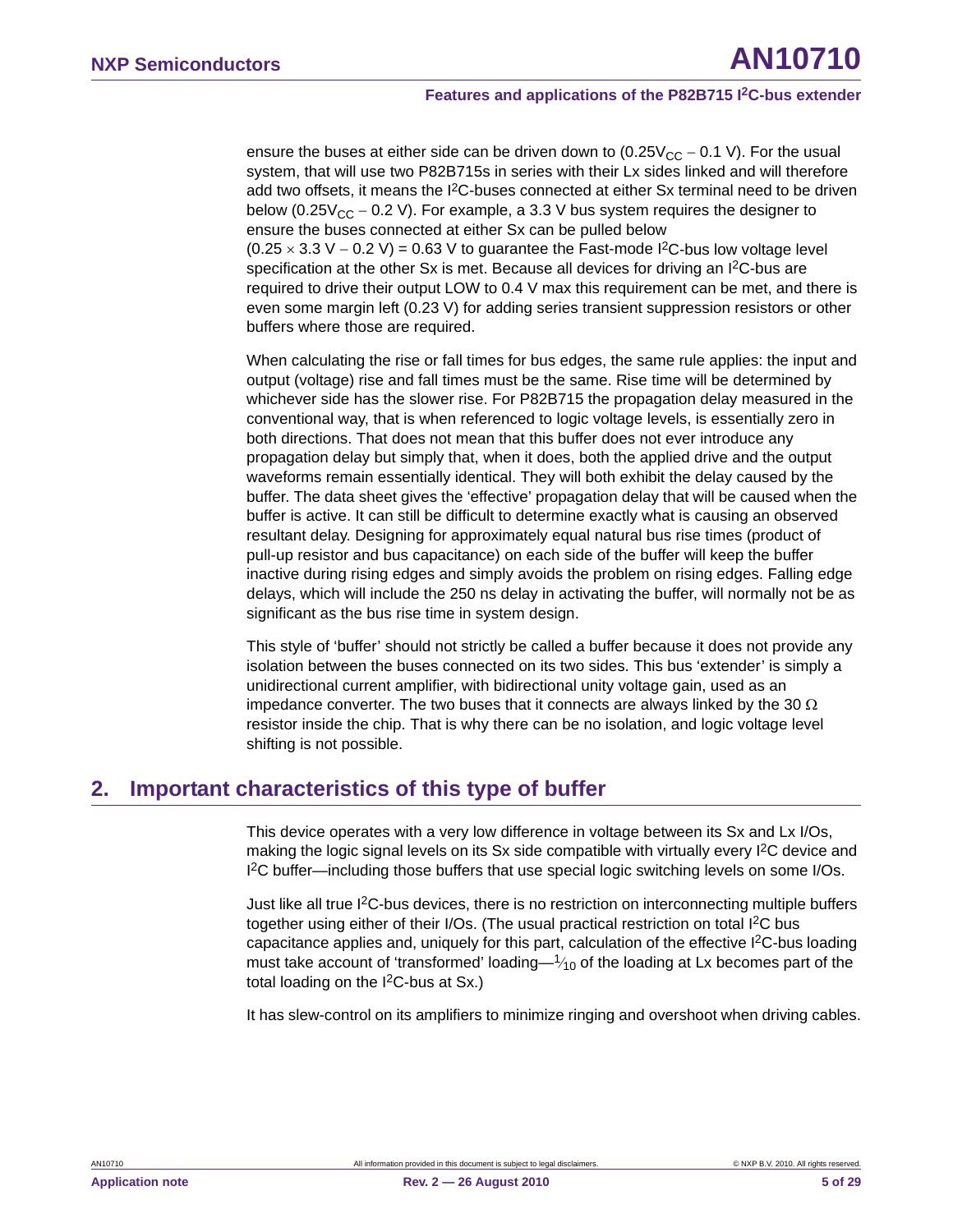### <span id="page-5-2"></span>**3. Where is this part most useful?**

The P82B715 is most useful when:

1. Driving long wiring. With a buffer at each end of twisted pair cables, for example the pairs found in Cat5 Ethernet wiring, and when operating with a 5 V bus supply, driving at least 30 m of cable is possible.

To avoid ringing/overshoot a cable needs to be terminated by its characteristic impedance, meaning 100  $\Omega$  at each end, but that is much lower than the allowed pull-ups can provide. The practical alternative is to use relatively slow bus rise/fall times as produced by this buffer.

2. When building relatively short bus systems that have much more capacitance than the 400 pF specification and where the bus logic levels would not be compatible with the special logic levels used by other types of buffer such as P82B96. When correctly designed it is possible to have a total system capacitance of around 3000 pF running with bus logic voltage levels on the Sx I/Os that are compatible with all I<sup>2</sup>C or related devices and with all types of buffer. One example of that application is its use as the signal distribution buffer for an analog radial IPMB as used in AdvancedTCA systems. In those systems it is normal to find plug-in modules with buffer types having non-compliant logic switching levels that require IPMB logic low levels of 0.4 V.

P82B715 makes it easier to meet that requirement by:

- a. its low typical input-output differential (or 'offset') below 70 mV, and
- b. minimizing the offsets across those other buffers by keeping their loading within the limits specified for a bused IPMB.

### <span id="page-5-0"></span>**4. Cable drive applications**

P82B715 allows extending an I<sup>2</sup>C-bus at relatively high speeds via a cable up to at least 30 m long.

[Figure 3](#page-5-1) shows the P82B715 converting the signals from an I2C-bus with a master microcontroller (left) to a lower impedance bus and back to an  $l^2C$  on the right with an  $l^2C$ slave. In this example it is assumed that the master and slave have 5 V compatible I/Os so their I<sup>2</sup>C-bus runs at 5 V.

<span id="page-5-1"></span>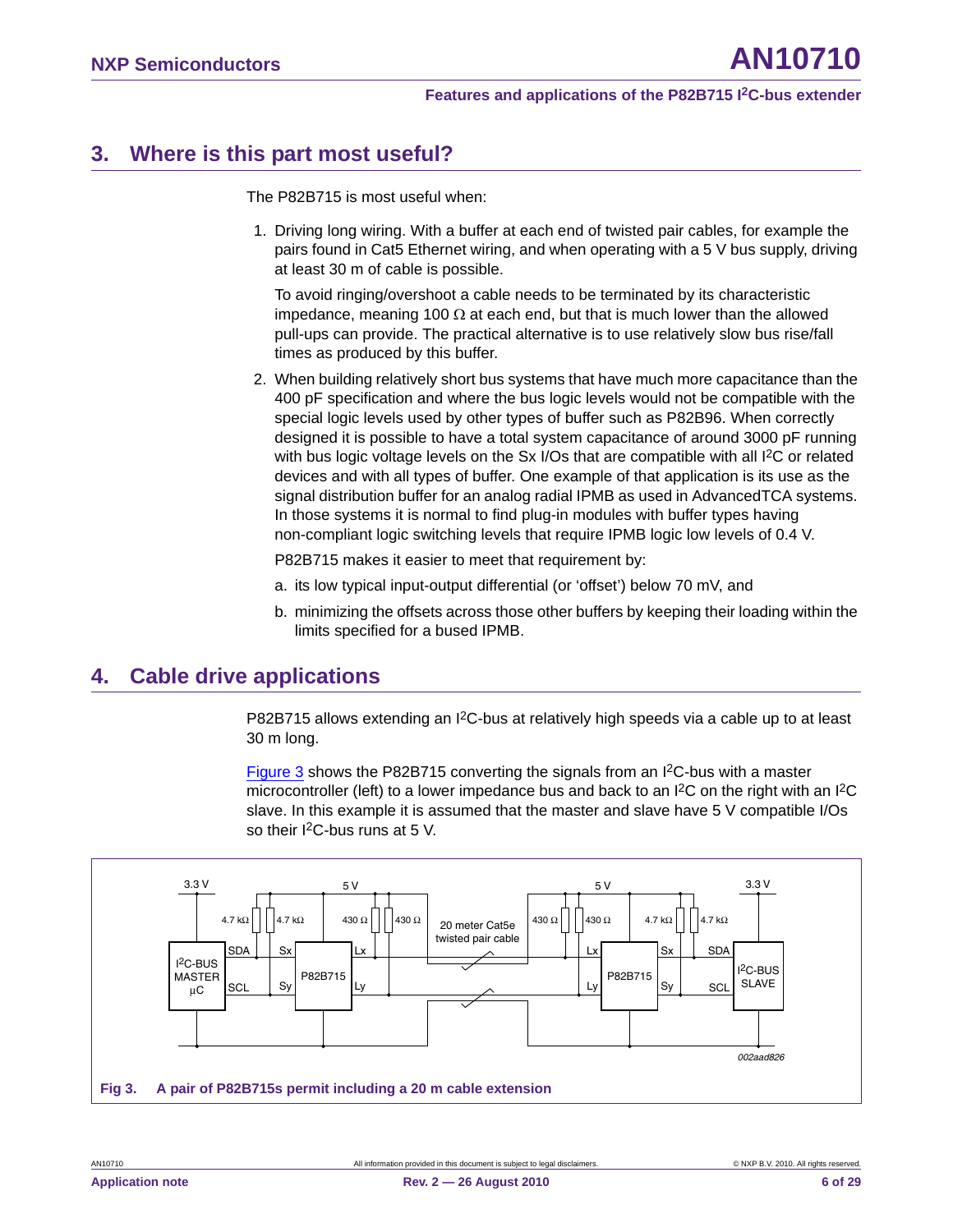If the parts have I/Os rated only for 3.3 V, then the whole system may simply be run at 3.3 V as shown in [Figure 4.](#page-6-0) In [Figure 4](#page-6-0) the de-rated performance guarantees for P82B715 on 3.3 V bus (24 mA guaranteed sink) mean the pull-ups have the same value as for the 5 V case and they cannot be scaled down as would normally be possible on a lower voltage bus. The same arrangement in [Figure 4](#page-6-0) is used when 5 V master and slave parts are used on a 5 V bus.



<span id="page-6-0"></span>When the I<sup>2</sup>C chips and their pull-ups run with 3.3 V supply the logic signals on the cable bus are 3.3 V logic levels, independent of whether P82B715 has the 5 V supply as in [Figure 3](#page-5-1) or the 3.3 V supply option in [Figure 4](#page-6-0). The noise margins of the whole system when the bus is LOW are limited by the noise margin (LOW) of a 3.3 V system. Running the P82B715 at the 5 V levels in [Figure 3](#page-5-1), or [Figure 4](#page-6-0) using the 5 V supply option, still has two advantages. Firstly, the noise margin when the bus is at the logic HIGH level (the quiescent state) is greater, and secondly, the P82B715 has its full rated performance because its supply is 5 V. The bus has higher impedance when it is HIGH, as determined by the pull-ups, than when it is driven LOW by one of the I2C chips. The higher impedance bus is more susceptible to capacitively coupled noise, so the larger noise margin of a 5 V system is advantageous. The lower impedance of the Lx/Ly bus also helps.

\*[The noise margin of a logic system is the difference between the voltage actually present on the bus and the voltage level that would represent the opposite logic level. It is the 'safety margin' of the system. When the bus is LOW, the noise margin (LOW) is the difference between the bus LOW level (typically under 200  $mV$ ) and the level that is a logic HIGH—usually around  $V_{CC}$  / 2 but in any case, for a compliant  $l^2C$ -bus, greater than  $0.3V_{CC}$ . When the bus is HIGH it settles close to  $V_{CC}$ , and the level required to cause a false logic LOW is again around  $V_{CC}$  / 2, but in any case guaranteed to be below  $0.7V_{CC}$ .

**Example:** System in [Figure 3](#page-5-1). The guaranteed bus LOW level at the slave is < 0.6 V when the master is at its maximum allowed 0.4 V, but typically it will be below 0.2 V. The switching level for 3.3 V logic is around 1.65 V so the typical noise margin (LOW) is at least 1 V while the guaranteed margin is  $(0.3V_{CC} - 0.6 V) = 0.3 V$ . When the bus is HIGH it is approximately 5 V. The level required for a LOW on the 3.3 V logic is typically 1.65 V but guaranteed less than 2.3 V so the noise margin (HIGH) is typically 3.35 V and the guaranteed margin is 2.7 V. Bus levels quoted are for Standard-mode.]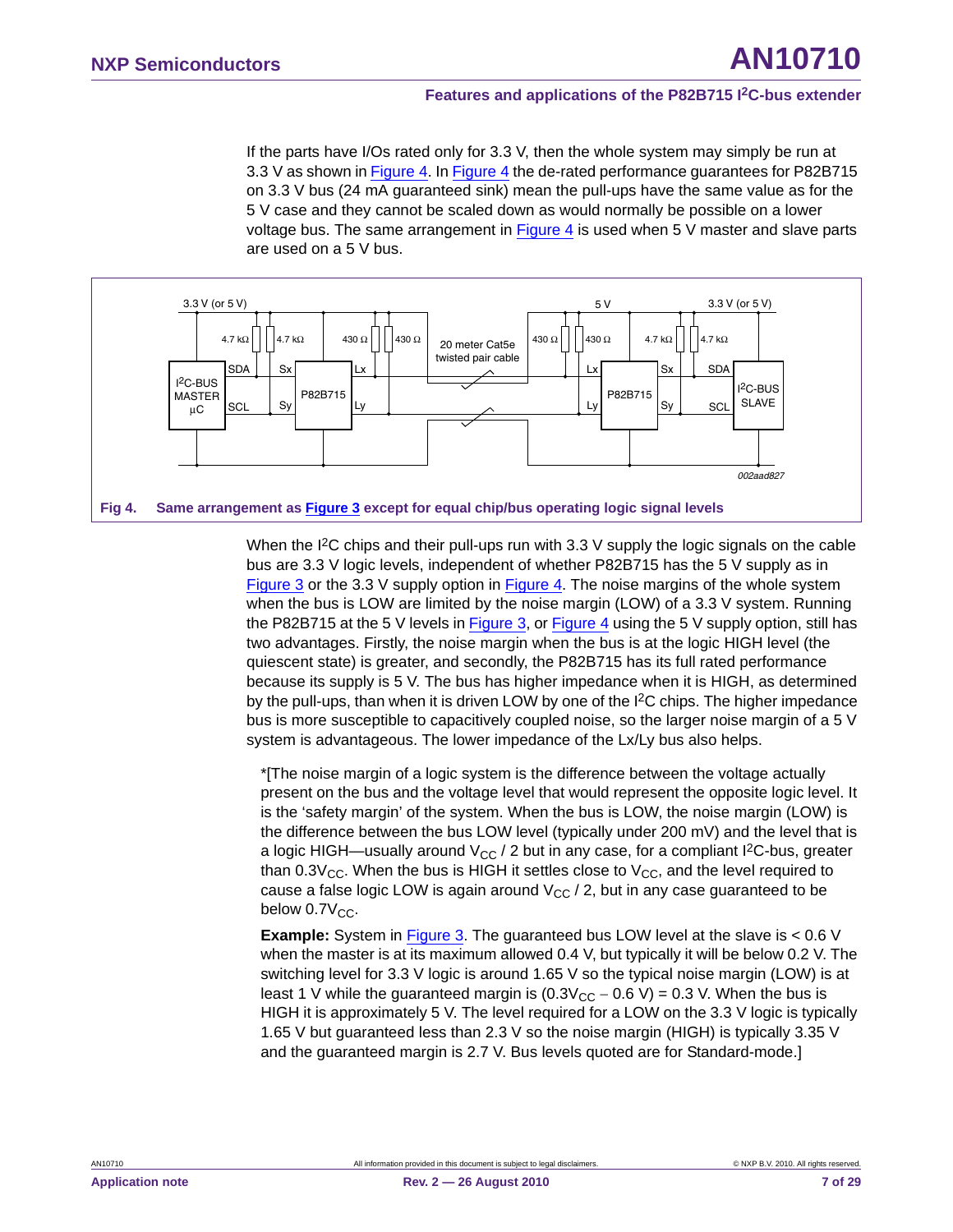Pull-up for the system in [Figure 3](#page-5-1) (or [Figure 4](#page-6-0) with 5 V supply) are calculated as follows:

- 1. The maximum static sink capability of the master or slave is 3 mA. The master (or slave) must sink the current in its local pull-up (4.7 kΩ) plus  $\frac{1}{10}$  of the current sunk at the Lx terminal of its P82B715. It is 'good practice', and it generally simplifies design, to have pull-ups on all the bus segments. It is also simplest to make the design symmetrical unless either the master or slave bus has an unusually high capacitance.
- 2. Because the P82B715 gives  $\times$ 10 gain, allocating about 30 % of the 3 mA sink current to each local I2C will yield low-impedance bus pull-ups each around 10 times lower than the local I<sup>2</sup>C buses. In turn that allows up to 30 % of the normal 400 pF on each I 2C-bus and around 70 % of 4000 pF on a low-impedance (100 kHz) bus. See [Section 5](#page-8-0) for details.
- 3. If the system is required to operate above 100 kHz it must then comply with Fast-mode bus rise times. For a 5 V Fast-mode bus, the capacitance on an I2C-bus must be less than 240 pF, so on the  $\times$ 10 lower impedance bus less than 2400 pF. The 30 % allocation then represents 72 pF on the local I2C-bus, while the 70 % allows up to 1680 pF on the cable bus.

In its usual application mode the P82B715 amplifies the normal  $1<sup>2</sup>C$ -bus signals to allow driving long cables having a lower impedance. This enables the usual I<sup>2</sup>C-bus communications to be used between two or more widely separated modules that already use I2C for their internal communications.

With many variables—cable length/capacitance, local capacitive loading on each I<sup>2</sup>C-bus, bus voltages, bus speed—optimizing a design can be complex.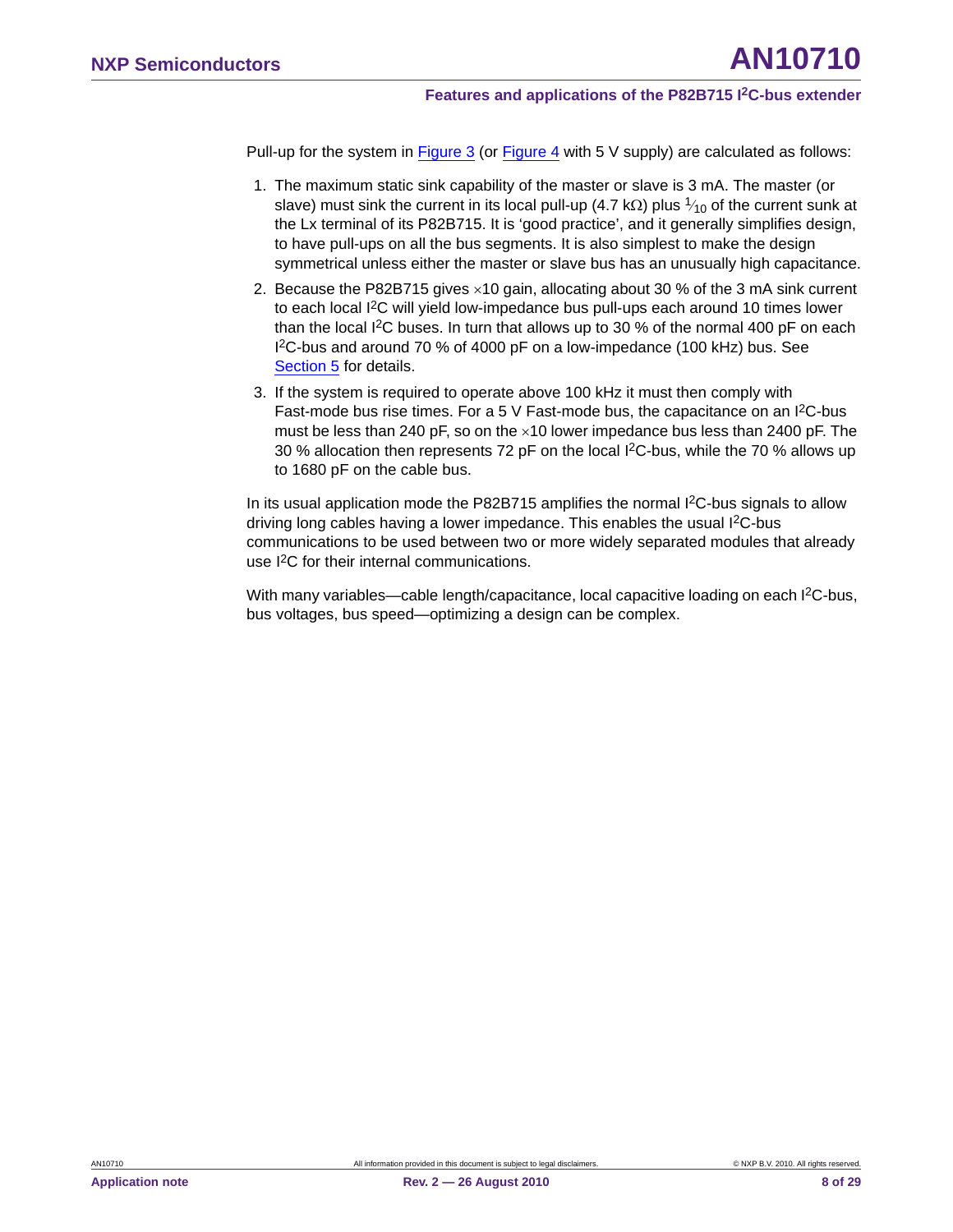### <span id="page-8-0"></span>**5. Simplified design approach**

P82B715 offers adequate performance for cable lengths up to 30 m and bus speeds up to 100 kHz. Longer distances and higher speeds are possible but require more careful design. With many variables—cable length/capacitance, local capacitive loading on each I 2C-bus, bus voltages, and bus speed—optimizing a design can be complex and requires significant study of the data sheet and application information.

### <span id="page-8-2"></span>**5.1 Proven circuit with the P82B715**

To allow easy implementation, the circuit and simplified approach shown in [Figure 5](#page-8-1) has been checked to provide adequate performance in the typical 100 kHz application and can be directly implemented by using the values and circuit shown for a point-to-point application (up to 30 m), and, if additional nodes need to be added along the way, in multi-point applications.

<span id="page-8-1"></span>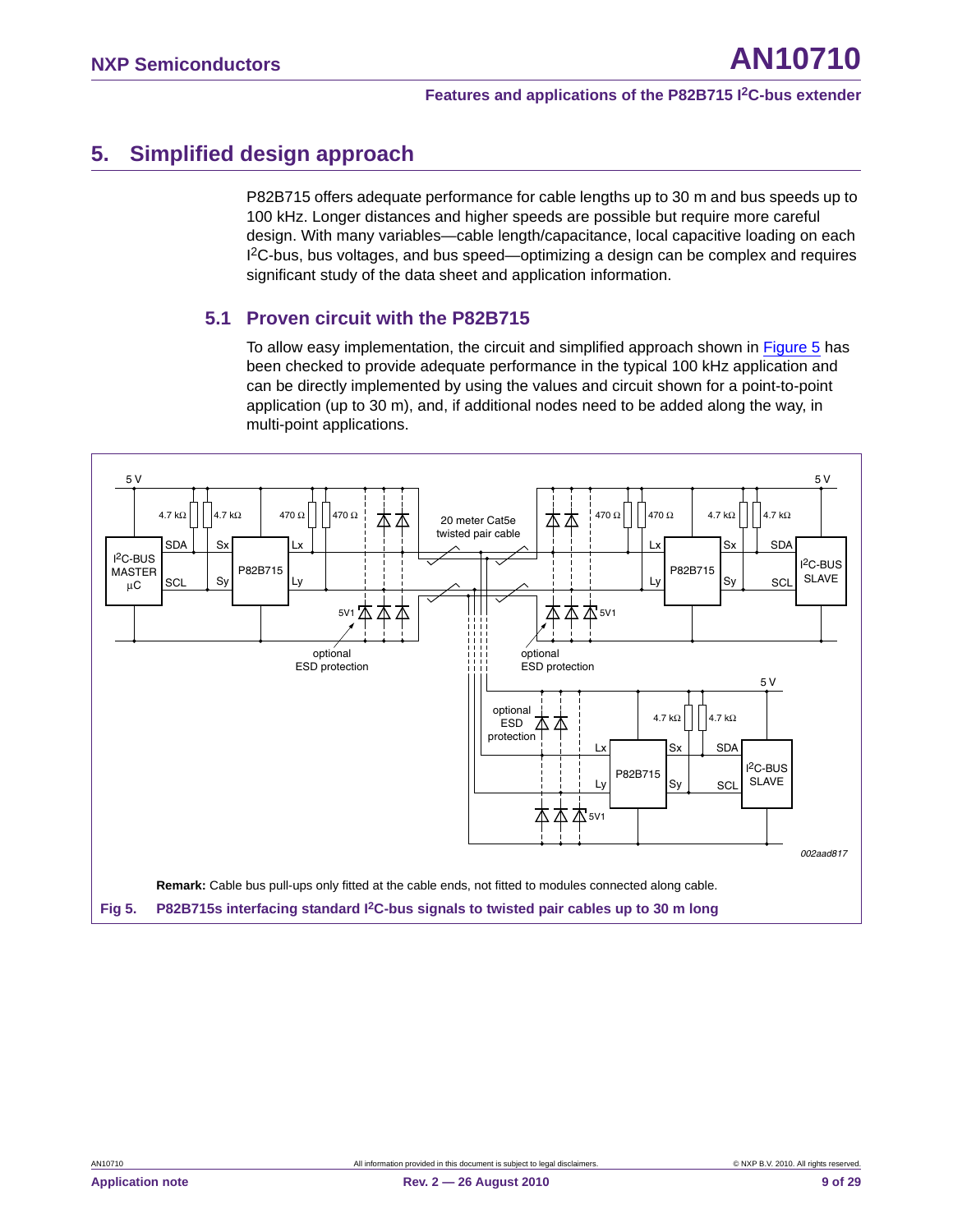Here are the rules that were followed in the simplified approach to [Figure 5](#page-8-1):

- 1. Allocate about  $\frac{1}{3}$  of the allowed bus sink current (3 mA) to each of the normal  $1^2$ C-buses and  $\frac{2}{3}$  to driving the cable bus. That means each  $1^2$ C-bus sinks about 1 mA and 2 mA is available to drive  $Sx/Sx$ . The  $\times 10$  gain of P82B715 then allows 20 mA loading at Lx/Ly on the cable bus.
- 2. The pull-up on each  ${}^{12}C$ -bus is  $(V_{CC} 0.4 V) / 1$  mA = 4.6 k $\Omega$ . Use 4.7 k $\Omega$  as the nearest usual value.
- 3. The net pull-up on the cable bus can be  $(V_{CC} 0.5 V) / (21 n)$  mA where n = total number of P82B715 modules on the cable. When there are only two modules, one each end of the cable, the pull-up =  $(4.5 / 19) = 237 \Omega$ . (The remote I<sup>2</sup>C-bus uses 1 mA of the allowed 20 mA. The buffer offset increases the maximum bus LOW from 0.4 V to 0.5 V.)
- 4. Make the pull-ups at each end of the cable equal. Signalling is bidirectional so there is no advantage optimizing for any one direction. The pull-up at each end will be 474  $\Omega$ . Again, select 470  $\Omega$  as the nearest usual value.
- 5. The 100 kHz rise time requirement is 1  $\mu$ s. Meeting this requires the product of the bus capacitance and pull-up resistor on each bus section to be less than 1.18  $\mu$ s. This sets one capacitance limit. With 4.7 k $\Omega$  pull-ups the I<sup>2</sup>C limit is 250 pF each, while the 235  $\Omega$  sets a cable bus limit at 5000 pF.
- 6. The 300 ns bus fall time, and the standard I<sup>2</sup>C-bus limit specification limit of 400 pF, must also be observed. The 400 pF limit is a measure that ensures the fall time specification will be met. Again allocate about  $\frac{1}{3}$  of this 400 pF limit, or 133 pF, to each I<sup>2</sup>C-bus leaving  $\frac{2}{3}$ , or 266 pF, for the cable bus loading as it will appear at the Sx/Sy pins. The  $\times$ 10 gain of P82B715 allows the loading at Lx/Ly to be 10 times the load at Sx/Sy, so 2660 pF maximum. The loading at Lx/Ly due to the other standard buses is 133 pF each so their total should be subtracted from the maximum. For just one remote module the cable capacitance may then be up to  $(2660 - 133) = 2530$  pF. For typical twisted pair or flat cables, as used for telephony or Ethernet (Cat5e) wiring, that capacitance is around 50 pF to 70 pF per meter, so the cable could, in theory, be up to 50 m.
- 7. If there are severe EMI/ESD tests to be passed, then large clamp diodes can be fitted on the cable bus at each module to  $V_{CC}$  and to ground. They may be diodes rated for this ESD application, or simply large rectifiers (1N4000). The low-impedance bus easily accommodates their relatively large capacitance. The P82B715 does not provide any isolation between Lx and Sx so this clamping method provides the best protection for the lower voltage  ${}^{12}C$ -bus parts. The V<sub>CC</sub> supply should be bypassed using low-impedance capacitors. Zeners may be fitted to prevent the supply rising due to rectification during very large interference.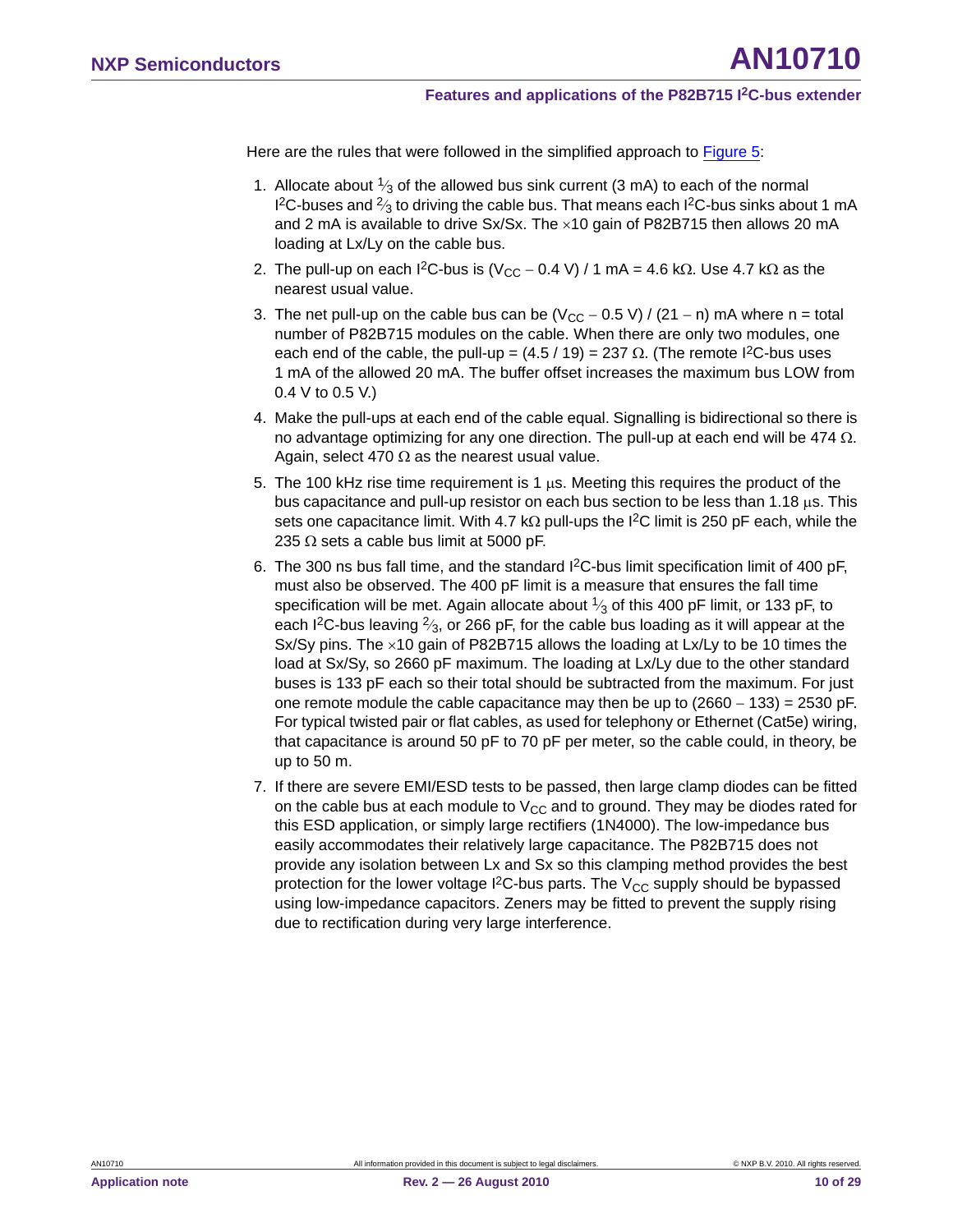

### <span id="page-10-1"></span>**5.2 P82B715 waveforms in [Figure 5](#page-8-1)**



Slight cross-coupling of SCL edges to SDA is present while the SDA line is HIGH and therefore higher impedance. Notice that (capacitive) coupling is not evident on SCL for changing edges of SDA because SCL has a very low impedance while held LOW by the P82B715.



<span id="page-10-0"></span>Slight ringing is evident on falling edges, mostly due to the fast/strong drive from a 74HC05 gate on the I<sup>2</sup>C-bus driver board. Otherwise the waveforms closely resemble the driving waveforms. The offsets through the two P82B715s are very small and the  $V_{OL}$  of the received signal is still under 400 mV. This low offset makes the P82B715 attractive in applications where the signals must interface to chips that do not use  $I<sup>2</sup>C$ -bus compliant logic switching levels, for example TTL or other classes of buffer that require special logic LOW levels for their operation (e.g., the Sx I/O of P82B96 and both I/Os of PCA9511A).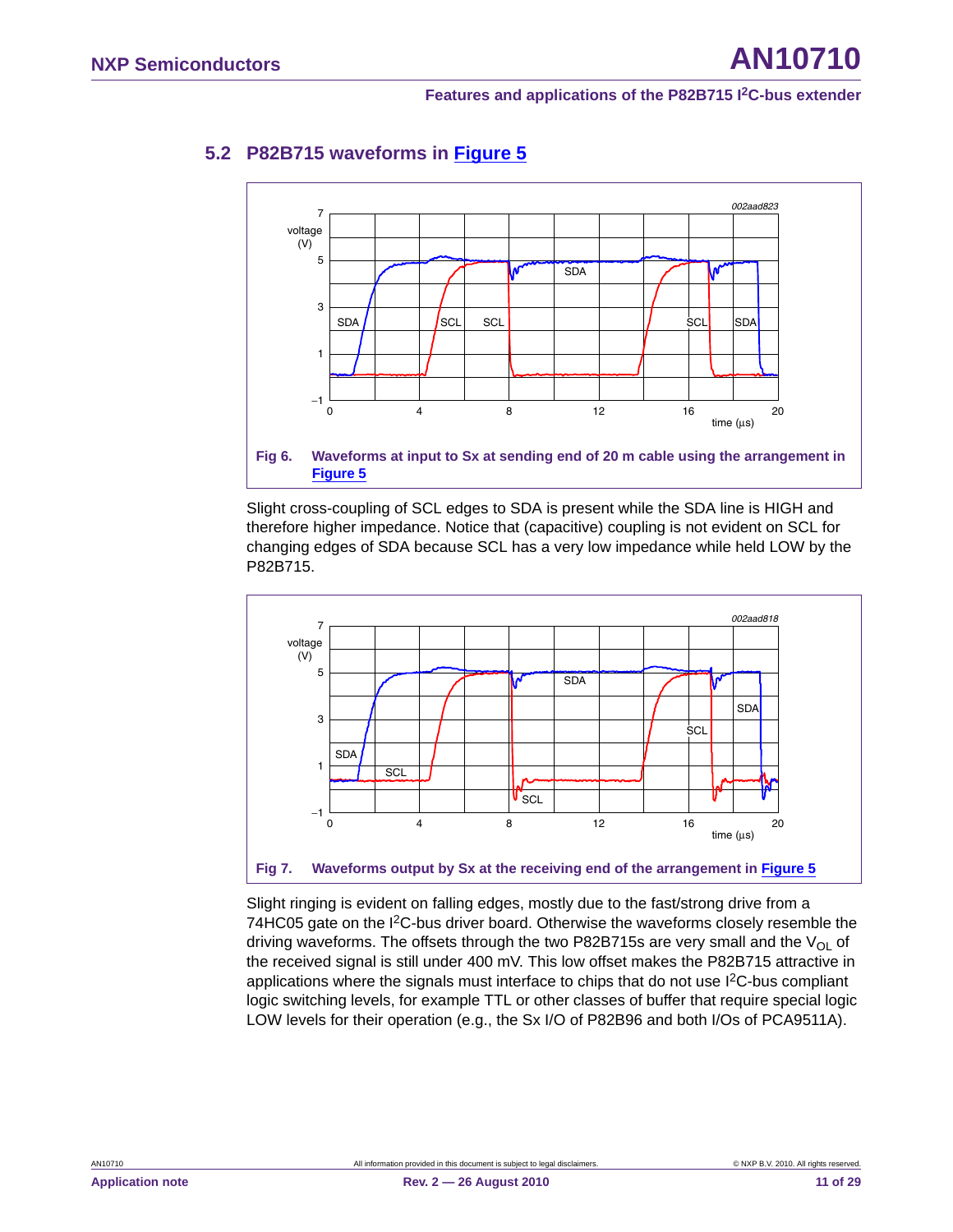### <span id="page-11-1"></span>**5.3 P82B96 waveform when substituted for P82B715 in [Figure 5](#page-8-1)**

For comparison, the waveforms output by a P82B96 connected in place of the receiving P82B715 and with the same arrangement and pull-ups as in [Figure 5](#page-8-1) are shown in [Figure 8](#page-11-0).



<span id="page-11-0"></span>The different mode of operation of buffers like P82B96 is evident in the traces of [Figure 8](#page-11-0). Note how the cross-coupled noise/ringing/disturbances on the cable bus cannot pass through this 'isolating' design of buffer. The outputs are clean and have fast rise/fall times that are determined only by the bus loading at Sx/Sy. The rise/fall times present on the cable bus input at Rx/Ry do not affect the Sy/Sy output rise/fall times. There is some small cross-coupling of SCL edges into the SDA signal when SDA is HIGH and therefore has high impedance; in this case 4.7  $k\Omega$ . This cross-coupling is due only to capacitive coupling between the P82B96 Sx and Sy lines and the faster rise/fall times of SCL. Still SDA edges cannot couple into SCL when SCL is LOW because Sy/Sy of P82B96 are low-impedance while LOW.

An important point of difference is the  $V_{OL}$  of the Sx/Sy on P82B96 is much higher than for P82B715 in [Figure 7.](#page-10-0) The typical  $V_{OL}$  of P82B96 at the 1 mA sink current of the 4.7 k $\Omega$ pull-up is just under 0.8 V at 25 °C. That level is not compatible with some other buffers that use special levels to achieve a load isolating type of buffering. The limit specification for Sx/Sy of P82B96 is also above 0.8 V at low temperatures and/or usual bus currents, creating problems with worst-case design tolerances when interfacing to parts that use TTL levels instead of I2C-bus levels. While, in practice, those TTL devices are compatible with P82B96, their worst-case compatibility is not guaranteed. PCA9600, with guaranteed TTL level compatibility offers an alternative in that case, but it still cannot provide the compatibility of P82B715 with all other buffers.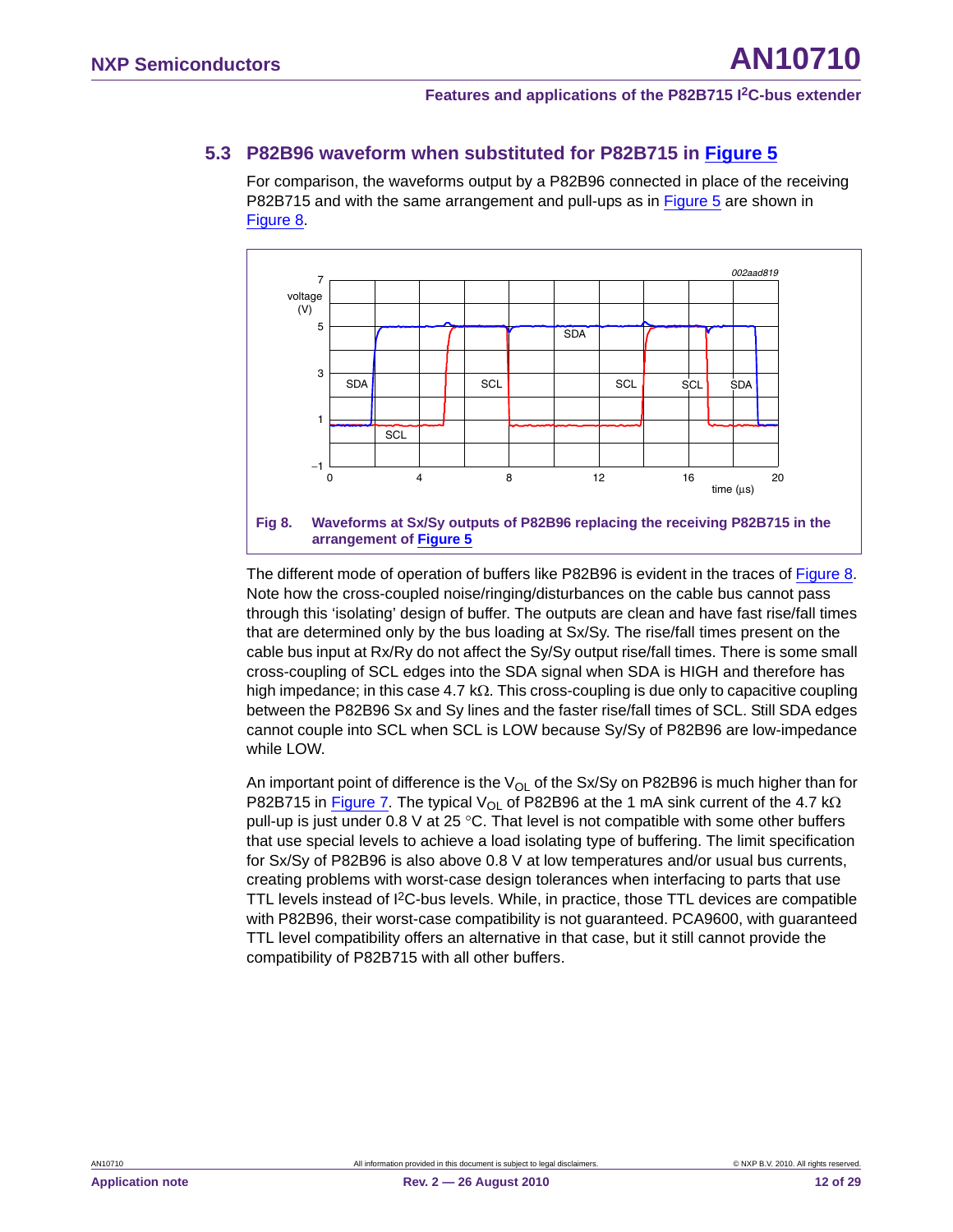## <span id="page-12-1"></span>**6. Using P82B715 to increase the total allowable I2C system bus capacitance**



<span id="page-12-0"></span>[Figure 9](#page-12-0) shows an I<sup>2</sup>C-bus system in which six I<sup>2</sup>C-buses are linked via P82B715s to a central buffered bus connected on their Lx terminals. In this application of P82B715 a large total system capacitance is divided into a number of bus segments (like the six shown) where the loading capacitance on each section is made roughly equal (to simplify the design), but anyway kept less than about half the bus capacitance allowed by the speed/voltage requirements of the  $I^2C$  class. For a Standard-mode bus that means 200 pF (half the specified 400 pF), or to meet the 300 ns rise time for a 5 V Fast-mode bus that limit is 240 pF and each section would be kept below 120 pF. A practical system capacitance limit is about 3000 pF. While the theoretical total may approach 4000 pF, that would require an impractical number of bus segments. Even 20 segments will only permit a 2760 pF total, with 138 pF each, and in practice each must include an allowance of at least 20 pF for its buffer.

There are three I<sup>2</sup>C-bus specification requirements to consider when designing this system:

- The static loading on each I<sup>2</sup>C-bus. It must not exceed 3 mA
- **•** The bus rise time for the bus speed selected.
- **•** The bus fall time.

Because these requirements are inter-dependent, system optimization would be difficult. A practical approach is to minimize the variables and to design only to meet the system minimum requirements.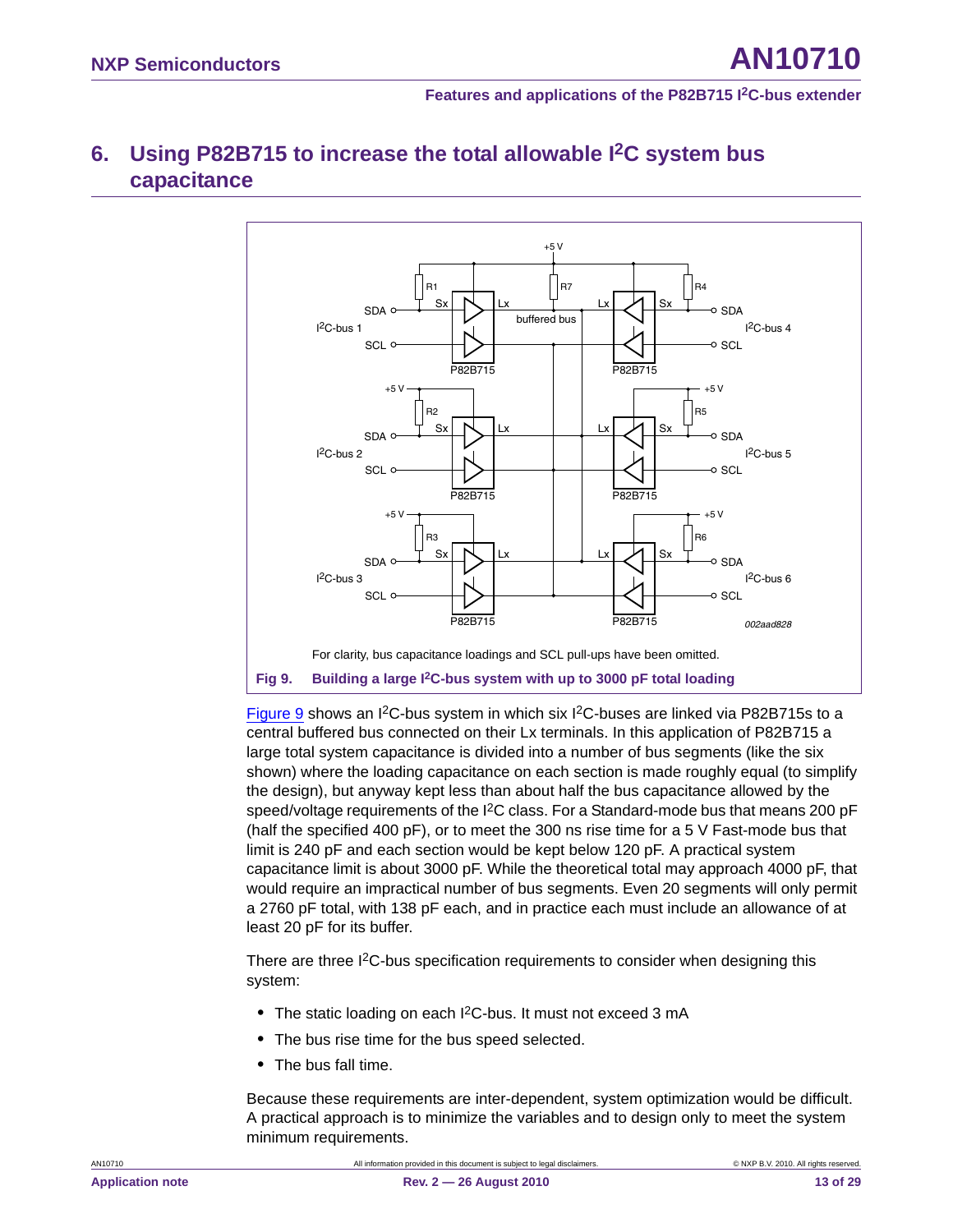Meeting the bus fall time will require that the effective loading on each bus should not exceed the 400 pF specification limit. It is not necessary to consider any other limits as perhaps set by Fast-mode and higher voltages. For a total of N segments, each having a local loading C pF, the effective capacitance loading on each is segment will be:

<span id="page-13-1"></span>
$$
effective\ loading\ on\ each\ l^2C-bus\ segment\ =\ C+\frac{1}{10}(N-I)C\tag{1}
$$

To determine the minimum number (N) of (equally loaded) segments required to support a given total system capacitance (CT, in pF), or the total capacitance possible for a given number of segments, use one of these expressions:

number of segments required 
$$
N \ge \frac{9 \times CT}{(4000 - CT)}
$$
 (2)

<span id="page-13-0"></span>(3) *total system capacitance* (*pF*)  $CT \leq 4000 \times \frac{N}{(N+9)}$ 

**Example:** For a total system capacitance of 1000 pF the minimum number of segments would be 3, each 333 pF. The loading on each I<sup>2</sup>C-bus will become  $333 + \frac{1}{10}(2 \times 333) = 399 \text{ pF}.$ 

Next, select the maximum value for the pull-up resistors that just allows meeting the required I2C rise time. Select each pull-up so the product of its resistance and the bus capacitance is 1.18 times the rise time requirement. For a standard 100 kHz bus the I2C rise time required is 1  $\mu$ s so the necessary RC product is 1.18  $\mu$ s. In the example with 333 pF loading on each of three segments, the maximum resistance  $(R1, R2, R3) = 1.18 \mu s / 333 pF = 3.53 k\Omega$ . For simplicity, and some safety margin on rise time, select these pull-ups as 3.3 k $\Omega$ .

The common node where the Lx pins join will have a capacitance approximately 10 pF for each IC and 3 pF for each inch of connecting PCB track. In a system with just 3 segments that will be less than 50 pF, requiring a pull-up (R7) of approximately 23.6 k $\Omega$ . Fitting 22 k $\Omega$  gives a small safety factor. (For such a simple system, that node could in fact be ignored and no pull-up fitted. For larger systems this node will require either that the calculated pull-up be fitted **or** that the Lx loading contribution (per IC) be accounted for by added it into the Sx side's load capacitance used for timing calculations.)

Check the DC static bus loading. The DC load on each I<sup>2</sup>C-bus is calculated by adding  $\frac{1}{10}$ of the loading on the common Lx point to each I<sup>2</sup>C-bus local loading.

When one I<sup>2</sup>C-bus drives the system LOW, its local P82B715 will be active, providing a gain of  $\times$ 10, but all other P82B715s will remain passive and their I<sup>2</sup>C-buses will be driven low via their internal 30  $\Omega$  resistance. That means the effective loading at the common Lx point is simply the parallel combination of all the pull-ups on the other  $l^2C$ -buses and the pull-up (if any) on the common node. In the example with 1000 pF and 3 branches, with an Lx pull-up, the total loading at Lx is the parallel combination 3.3 k $\Omega$ , 3.3 k $\Omega$ ,  $22 \text{ k}\Omega = 1.53 \text{ k}\Omega$ . The P82B715 reduces that to a loading of 15.3 k $\Omega$  at its Sx side where it appears in parallel with the local 3.3 k $\Omega$  to produce a net static loading of 2.7 k $\Omega$ . That is above the minimum of 1.53 k $\Omega$  allowed on a 5 V bus.

**Example:** Calculations for a system as in [Figure 9,](#page-12-0) with a total of 6 segments, and required to meet Fast-mode timing.

AN10710 All information provided in this document is subject to legal disclaimers. © NXP B.V. 2010. All rights reserved.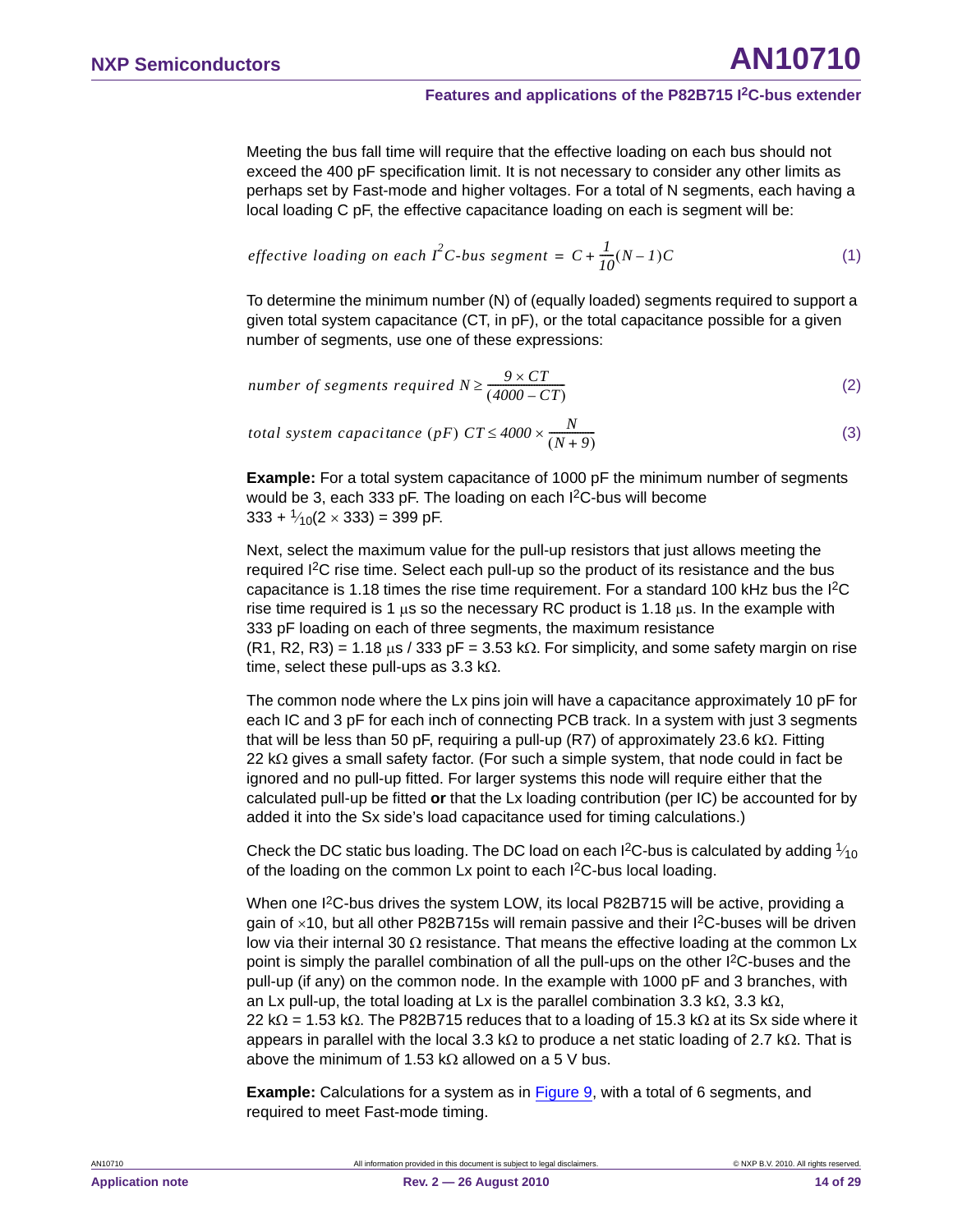Maximum total capacitance allowed so that fall times will be met is calculated from [Equation 3](#page-13-0). Maximum total capacitance =  $400 \times (60 / 15) = 1600$  pF. Each segment will be maximum 1600 /  $6 = 267$  pF and we will allow 13 pF for the loading at Lx and no pull-up will be fitted at Lx. The allowed maximum loading at each Sx becomes  $267 - 13 = 254$  pF. That must include provision for 10 pF loading by the Sx pin so the external wiring plus  $1^2C$ -bus device loading must be kept below 244 pF on each  $1^2C$ -bus. The fall time requirement sets one limitation. This requirement means the external connected buses could have up to  $6 \times 244 = 1464$  pF in total.

The 5 V Fast-mode requirement imposes an additional requirement that the effective bus loading capacitance on an isolated  $1<sup>2</sup>C$ -bus be kept just below 240 pF so the 300 ns rise time is met when the pull-up has its minimum allowed value for 5 V of  $(5 V - 0.4 V) / 3$  mA = 1.533 k $\Omega$ . (The RC product for 1.533 k $\Omega$  and 240 pF is 368 ns and the corresponding  $^{12}$ C-bus rise time is 368 / 1.18 = 311 ns).

To have the fastest possible rise time, design with the limit static loading (i.e., set each effective I<sup>2</sup>C-bus loading to 1.533 k $\Omega$ ). That loading on each bus is made up by its local load in parallel with a resistor 10 times the resultant of the 5 other I<sup>2</sup>C-bus pull-ups in parallel. (The Lx loading capacitance will be included in each Sx loading, so no resistor R7 is used.)

Effective loading  $= R1$  in parallel with 10 times the loading due to the parallel combination of R2 through R6. When all resistors R1 through R6 are made equal, that loading becomes R1 in parallel with  $10(R1 / 5) = 0.667 R1$ . The minimum is 1.533 k $\Omega$ , so R1 must be 2.3 k $\Omega$  (or greater). Selecting 2.4 k $\Omega$  provides a small margin on the static loading. To meet the Fast-mode 300 ns rise time requirement, the RC product must be 354 ns. The allowed capacitance with 2.4 k $\Omega$  is 150 pF. Fast-mode operation sets an additional capacitance limit at just 150 pF per segment, so the total allowed 5 V Fast-mode system loading is 900 pF.

If the bus voltage is reduced to 3.3 V, each pull-up can be 1.45  $k\Omega$  and each load increases to 238 pF, for a total 1430 pF. If the requirement was 5 V Standard-mode, the rise time requirement of 1  $\mu$ s would set a capacitance limit per segment of 1.18  $\mu$ s / 2.4 k $\Omega$  = 490 pF. In this case the rise time is not a limiting factor. The fall time requirement then sets the system capacitance limitation as above.

In practice,  $12C$ -bus devices have a dynamic sink capability much greater than the minimum required to achieve the bus fall time driving the 400 pF limit and fall times will be no problem. As I2C-bus devices do not publish that dynamic sink capability, it is not possible to make those relevant calculations but, in practice, meeting the rise time will be found to set the practical system limitation. Some I<sup>2</sup>C derivative buses (for example IPMB in AdvancedTCA) allow a bus loading above 400 pF. Then fall time requirements should be calculated by adapting **[Equation 1](#page-13-1)** through [Equation 3](#page-13-0) to their allowed maximum capacitance. The '4000' in those expressions represents 10 times the appropriate allowed bus capacitance. 400 pF is used for  ${}^{12}C$ -bus. The pull-up calculations for IPMB must also be adapted to the limit defined for those systems.

This arrangement is useful in extending systems that include TTL logic levels because P82B715 does not affect any of the logic thresholds in the system. Just be aware that failure of any  $V_{CC}$  supply to any of the devices in these systems will result in holding the bus LOW because P82B715 has internal diodes from all I/Os to  $V_{CC}$ . In systems where that may cause problems it is necessary to use FET isolating switches, for example the overvoltage tolerant 74LVCV2G66.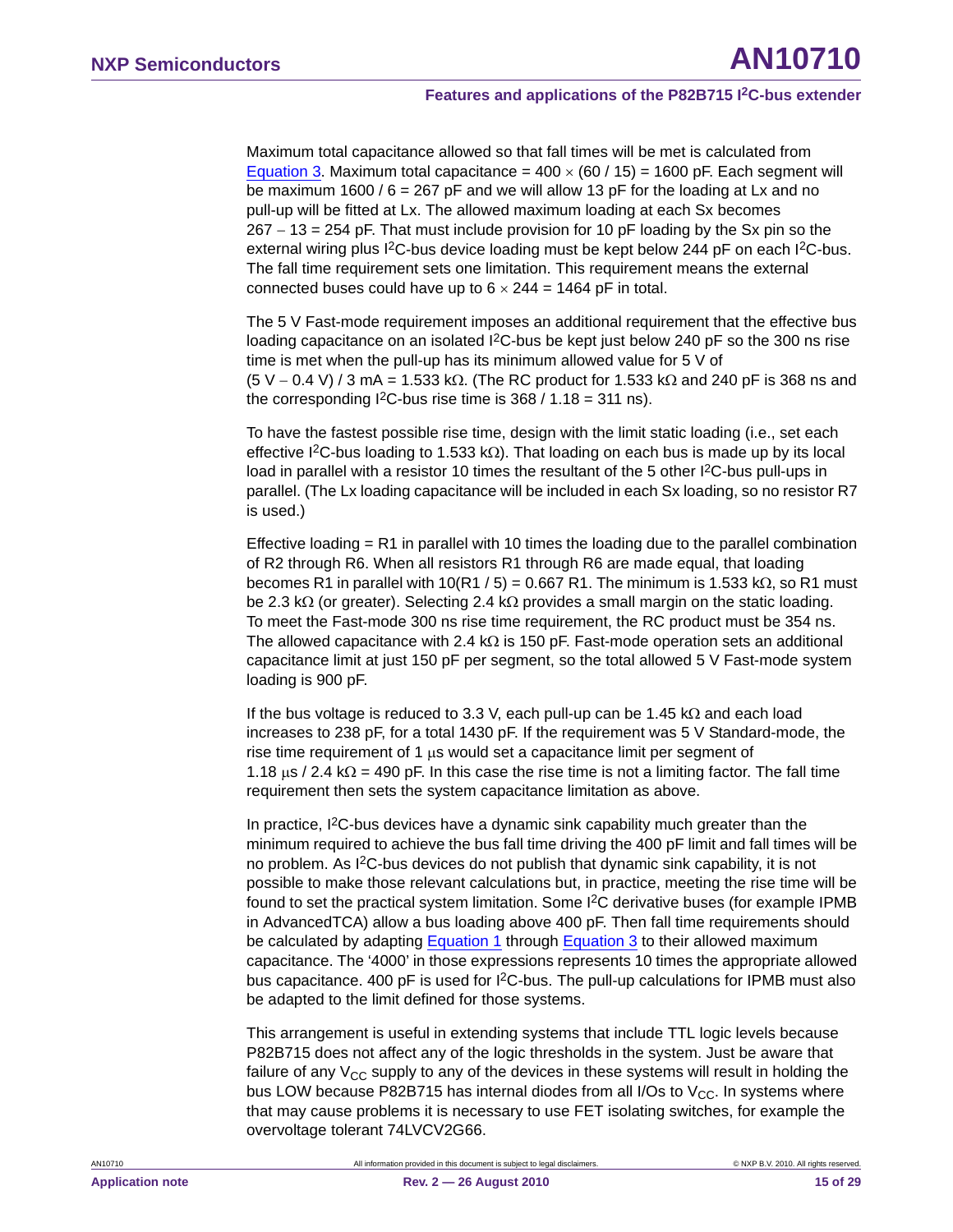### <span id="page-15-1"></span>**7. Including logic level shifting by using a low cost transistor**



<span id="page-15-0"></span>[Figure 10](#page-15-0) shows how [Figure 9](#page-12-0) can be adapted to include logic level shifting while retaining the feature of minimal logic level offsets as required when handling non-standard I2C-bus levels such as TTL levels or interfacing with buffers that have special logic levels. As in [Figure 9](#page-12-0), it is possible to extend the total system capacitance well beyond the 400 pF limit, but there is now the restriction that there must be a pull-up (R3) on the Lx (low-impedance) bus and that pull-up must be connected to the lower logic supply voltage. It must have a value that ensures sufficient base drive to the NPN transistor to keep it saturated. That requirement is easy to meet when the emitter is driven LOW by Lx of the buffer on the right hand side 3.3 V bus because the transistor will have its full specified gain, at least 75 for a general purpose transistor from the 2N2222 family. For good saturation use a design value of 20 for this gain. But when the collector side is driven LOW by an Lx of a bus on the left the transistor has only its 'inverse' gain and a suitable design value for that gain is around 10. That means the pull-up current in R3 must be  $\frac{1}{10}$ the current in R4 when the bus is driven LOW. The emitter-base (or collector-base when driven in reverse) voltage will be around 0.7 V and the collector-emitter saturation voltage will be around 0.1 V in both cases.

The loading on the 5 V bus to be driven by the transistor with normal gain is R1 in parallel with R2. Neglecting the small offset of the bus LOW, the base current is  $(3.3 V - V_{BE})/R3$ and the load is  $(5 V / (R1$  in parallel with R2)). For a gain of 20  $(3.3 V - V_{BE}) / R3 = 5 V / 20 (R1 || R2).$ 

$$
R3 \le \frac{20(R1 \| R2)}{5 V} \times (3.3 V - V_{BE})
$$
\n(4)

When the  $5 \vee$  bus is driving the transistor collector, so the gain is 10, the requirement becomes:

$$
R3 \le \frac{10 \ R4}{3.3 \ V} \times (3.3 \ V - V_{CE})
$$
 (5)

R3 must be chosen equal to or less than the lower of those two requirements.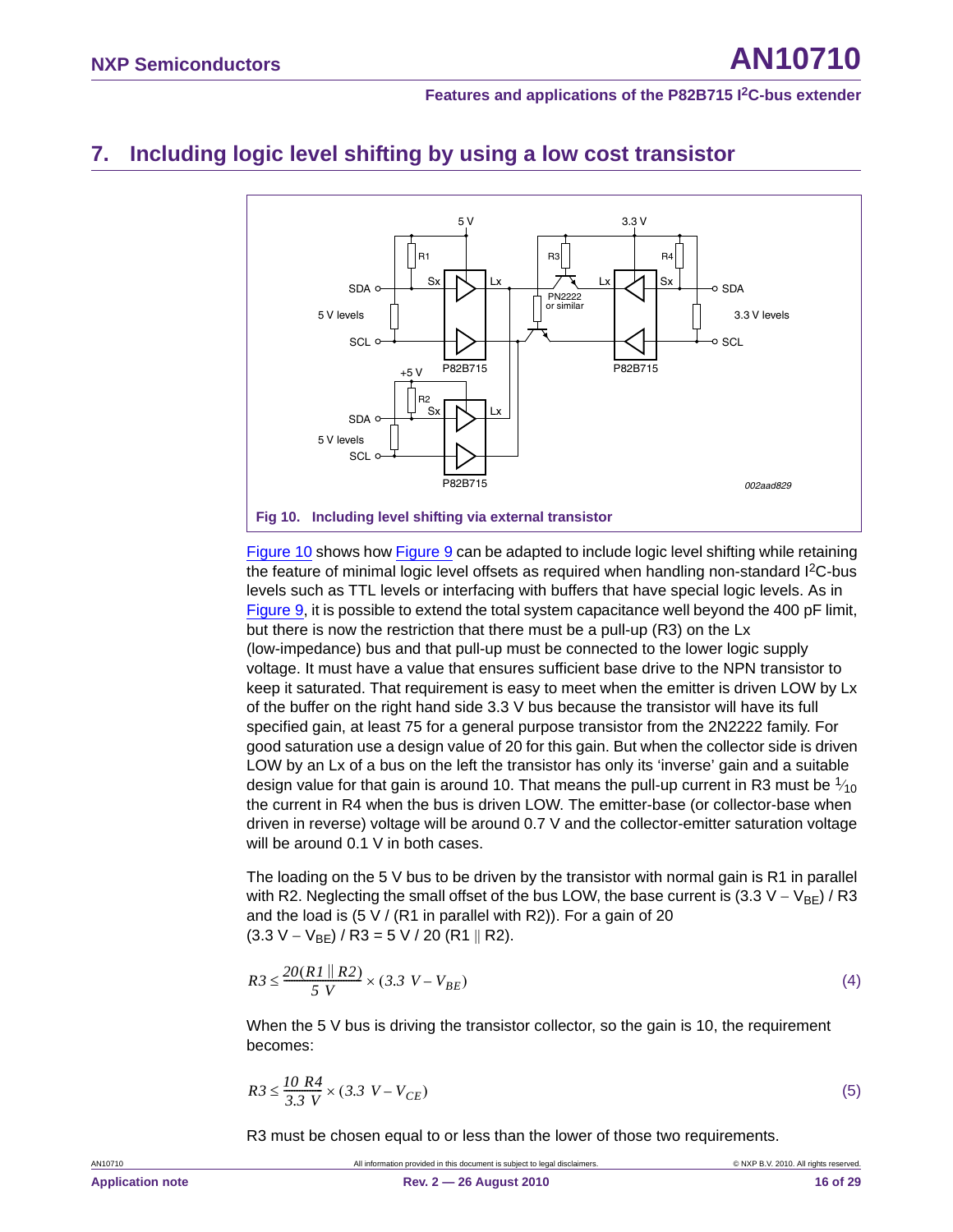### <span id="page-16-1"></span>**8. When is it allowed to work without any pull-up on the Sx side?**

[Figure 11](#page-16-0) shows how a pull-up at Sx affects the rising edges in an application similar to [Figure 5](#page-8-1). When there is no Sx pull-up, the pull-up on the Lx or low-impedance bus must pull up the Sx side via the internal 30  $\Omega$  sense resistor. When it does that, there is a possibility the P82B715 could become active and for Lx to sink current to oppose the rise of the bus. Because the op-amp that senses the 30  $\Omega$  resistor must be designed with an input offset to guarantee the buffer is not active in the quiescent state with no current in the sense resistor, it always requires some minimum current to flow in the sense resistor before there is any buffer action. When the load capacitance on the Sx pin is very small, for example 20 pF, the charging current for that capacitor during the rising edges will remain small provided the bus rise time is also relatively slow. When the bus has a rise time of 1  $\mu$ s the dV/dt on a 5 V bus has a maximum value, just as the bus starts to rise, of  $5 V/\mu s$ . The charging current of a 20 pF capacitance at that rate causes a current of 100  $\mu$ A and a voltage across the 30  $\Omega$  sense resistor of just 3 mV. In practice that will not exceed the offset of the chip, so the chip will remain inactive and the 20 pF loading at Sx simply appears as 20 pF loading on the bus at Lx. The sensing op-amp offset in the P82B715 is neither published nor guaranteed but it is relatively safe to assume it is not less than 10 mV. Whenever the bus rise time requirement is not a critical design factor and charging the capacitance at Sx will cause less than 300  $\mu$ A, then a pull-up at Sx offers limited benefit. In [Figure 11](#page-16-0) the P82B715 is passively receiving the signal and the traces illustrate that a small capacitance at Sx will not activate it.



<span id="page-16-0"></span>In [Figure 11](#page-16-0) the 4.7 k $\Omega$  pull-up has decreased the propagation delay on rising edge by less than 50 ns and increased the static offset by about 50 mV. (The theoretical increase in offset is about 30 mV. The rise time improvement is simply the effect of the additional  $4.7 \text{ k}\Omega$  pull-up acting on the cable bus. The minimal offsets, fast fall time, and exaggerated overshoot result from driving the P82B715 Sx/Sy at the sending end from a pair of open-drain 74LVC gates to ensure identical drive signal conditions.)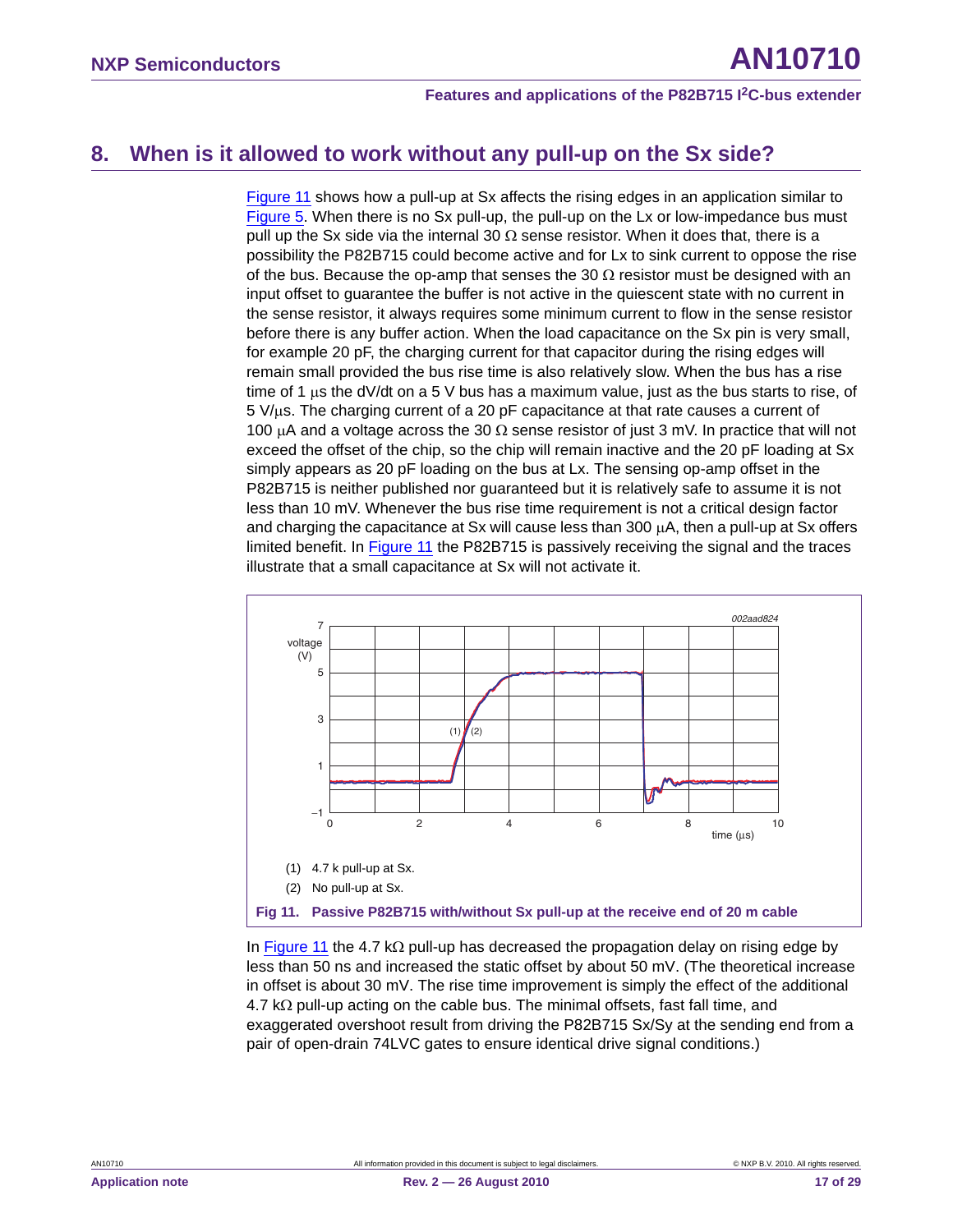

<span id="page-17-0"></span>If the P82B715 has been active then a pull-up will improve turn-off because, just after P82B715 has been active to drive Lx, it will reverse the current and voltage across the sense resistor, increasing the turn-off input voltage to the op amp. [Figure 12](#page-17-0) shows the effect of the same 4.7 k $\Omega$  pull-up on the rise time of the P82B715 that is actively driving the cable.

In [Figure 12](#page-17-0) the 4.7 k $\Omega$  pull-up speeds up the P82B715 turn off. It has reduced the propagation delay (measured to  $V_{CC}$  / 2) by about 200 ns and decreased the I<sup>2</sup>C-bus rise time by about 250 ns. The same 74LVC driver is used and gives the fast fall time and minimal offset.

### <span id="page-17-1"></span>**9. Operating P82B715 on lower supply voltages**

The P82B715 was originally specified for operation at 4.5 V or above. While its performance at higher supply voltages is typically maintained for  $V_{CC}$  down to 3.3 V, the guaranteed performance is de-rated for supplies below 4.5 V. With supplies below 3.3 V the typical performance will also degrade, especially at very low temperatures. The specified 3.0 V should be regarded as the practical lower operating limit supply for this part.

Note the signal voltage levels at Sx/Lx are determined by the logic levels of the connected bus signals and not by  $V_{CC}$ .

When working with very low logic signals, which could be 1.5 V or at any level below  $V_{CC}$ , full performance when handling those small logic signals can be maintained by using a  $V_{CC}$  supply above 3.3 V.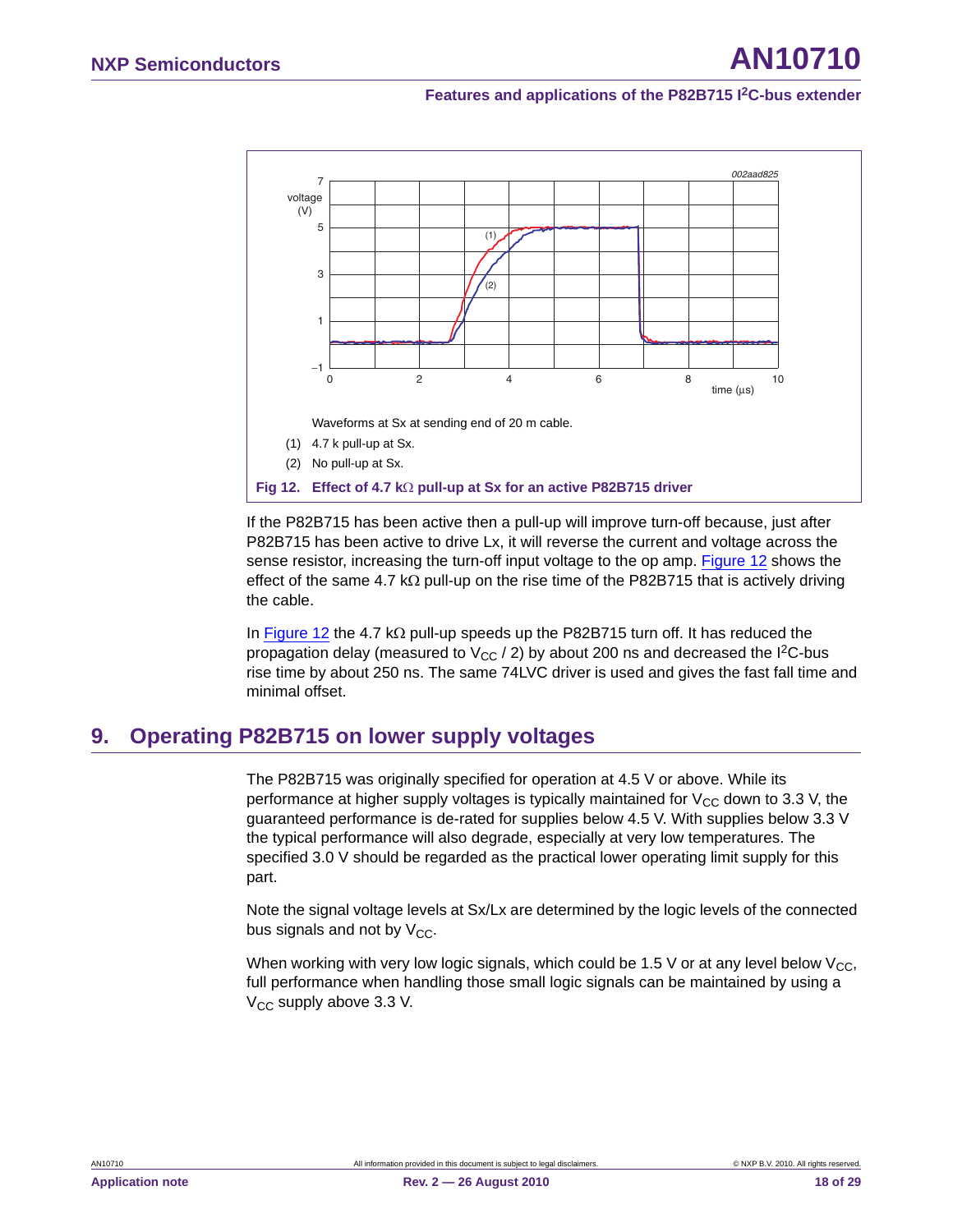### <span id="page-18-0"></span>**10. Solution for Fast-mode systems that prohibit P82B715's internal clamp diodes from its bus lines to V<sub>CC</sub>**

P82B715 has internal diodes from the bus lines to  $V_{CC}$  that will the clamp the bus lines at about 0.7 V if  $V_{CC} = 0$  V. Fast-mode and later versions of the I<sup>2</sup>C-bus specification no longer allow these diodes to be used, so strictly P82B715 should be applied only in Standard-mode I<sup>2</sup>C-bus designs. Users have found P82B715 is capable of operation to 400 kHz and many simply accept the non-conforming clamp diodes because they provide a high degree of ruggedness and ESD immunity. It is also of little relevance in systems that use only a single supply.

In designs where compliance with this Fast-mode requirement is required, the P82B715 may be 'paired' with another buffer that provides this feature but still uses I<sup>2</sup>C-bus compliant switching levels. PCA9521 and PCA9522 are examples and [Figure 13](#page-18-1) shows how they may be used with P82B715s, allowing a system designer to combine the special features of each part.

The P82B715 provides the 30 mA cable drive level. Its minimal offsets make it compatible with all logic levels including TTL and buffers that use special offsets for their operation (e.g., Sx/Sy of P82B96). The PCA9521 likewise has minimal offsets, typical 60 mV sinking 3 mA, preserving that compatibility but it is an isolating buffer so the Sx/Sy loading is not passed to the I2C-bus connected at SDA/SCL. Its loading on that bus is just a few pF, and it frees its I/Os when  $V_{CC} = 0$  V. The V<sub>II</sub> of PCA9521 is minimum 0.3V<sub>CC</sub> and therefore I<sup>2</sup>C-bus compliant. Above 33 %  $V_{CC}$  its outputs are released so the I<sup>2</sup>C rise time on the bus at SDA/SCL is not affected by the cable loadings or its slower rise times. It can therefore easily meet the Fast-mode 300 ns requirement.

<span id="page-18-1"></span>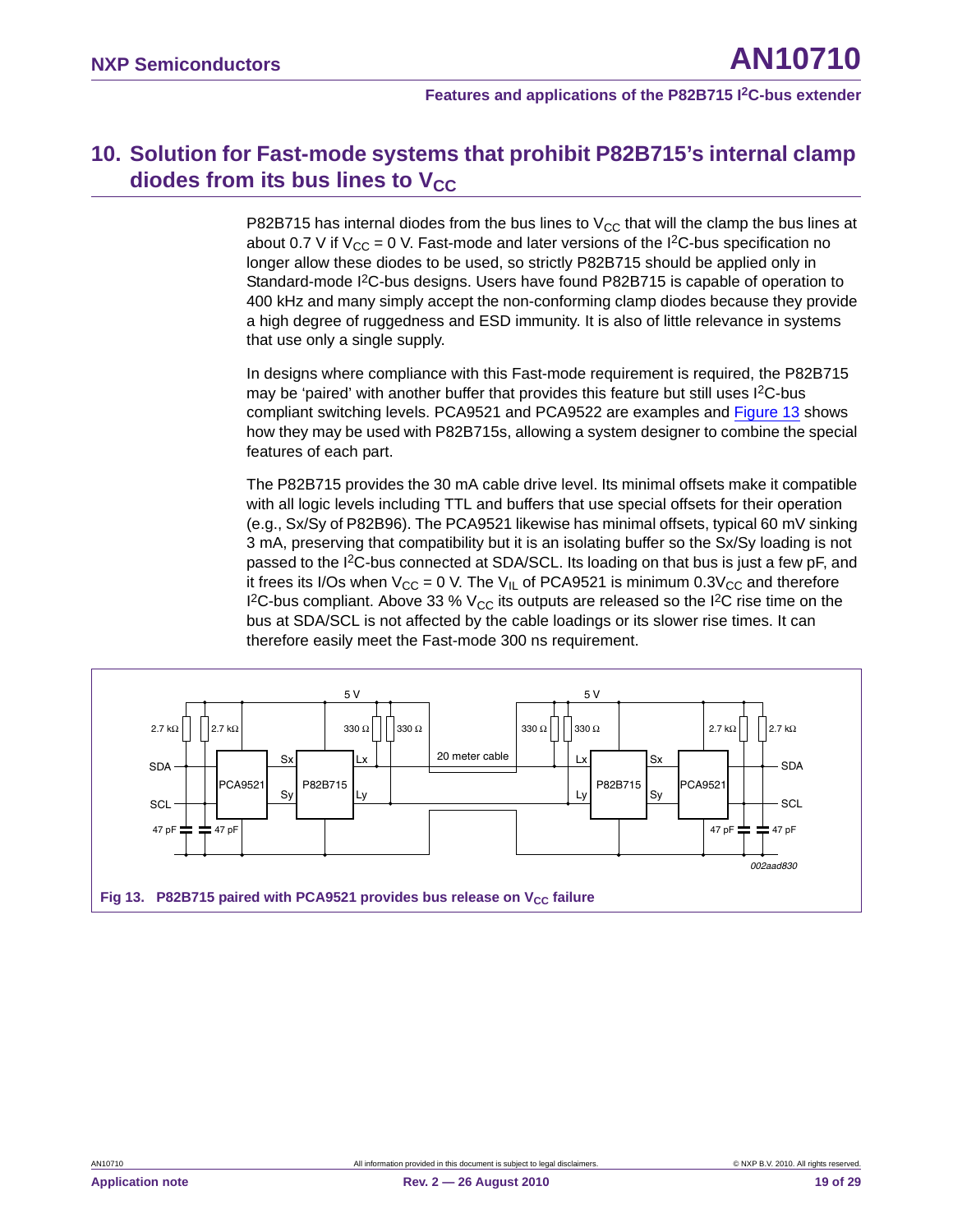[Figure 14](#page-19-0) shows the SCL waveforms with a 20 m cable and clock speed about 400 kHz. The red trace shows how the drive signal into the PCA9521 at the sending end of the cable would look if there was a simple 1.5 k $\Omega$  pull-up at the PCA9521 output (e.g., Sx of the P82B715 was not connected). This represents our timing reference. The magenta trace shows the corresponding PCA9521 output. The release point of the PCA9521 output is at 33 %  $V_{CC}$  (1.5 V) but the chip's propagation delay before actual release is about 100 ns, so the output follows the rising input up to about 3.7 V. That delay on the falling edge is clearer. With Sx connected to the PCA9521 output, the slow rise time of the cable load slows both the Sx and the drive signal as shown in the green trace. At the receiving end of the cable, the P82B715 Lx input has some ringing after the falling edge (black trace) and the  $I^2C$ -bus rise time is about 570 ns. At the output of the PCA9521 (blue trace) the negative overshoot is removed and the  $1<sup>2</sup>C$ -bus rise time is now about 220 ns. Measured at  $V_{CC}$  / 2 switching levels, the effective propagation delay due to the P82B715 and the 20 m cable is about 380 ns on the rising edge and about 350 ns on the falling edge. The total delay of an ACK, from a falling SCL to a rising SDA would be 730 ns. Working with Fm+ parts having a t<sub>VD</sub> of 450 ns maximum would allow guaranteed operation of this arrangement to at least 400 kHz. The total static offsets measured from either PCA9521 drive input to the corresponding far end output remain under 400 mV.

<span id="page-19-0"></span>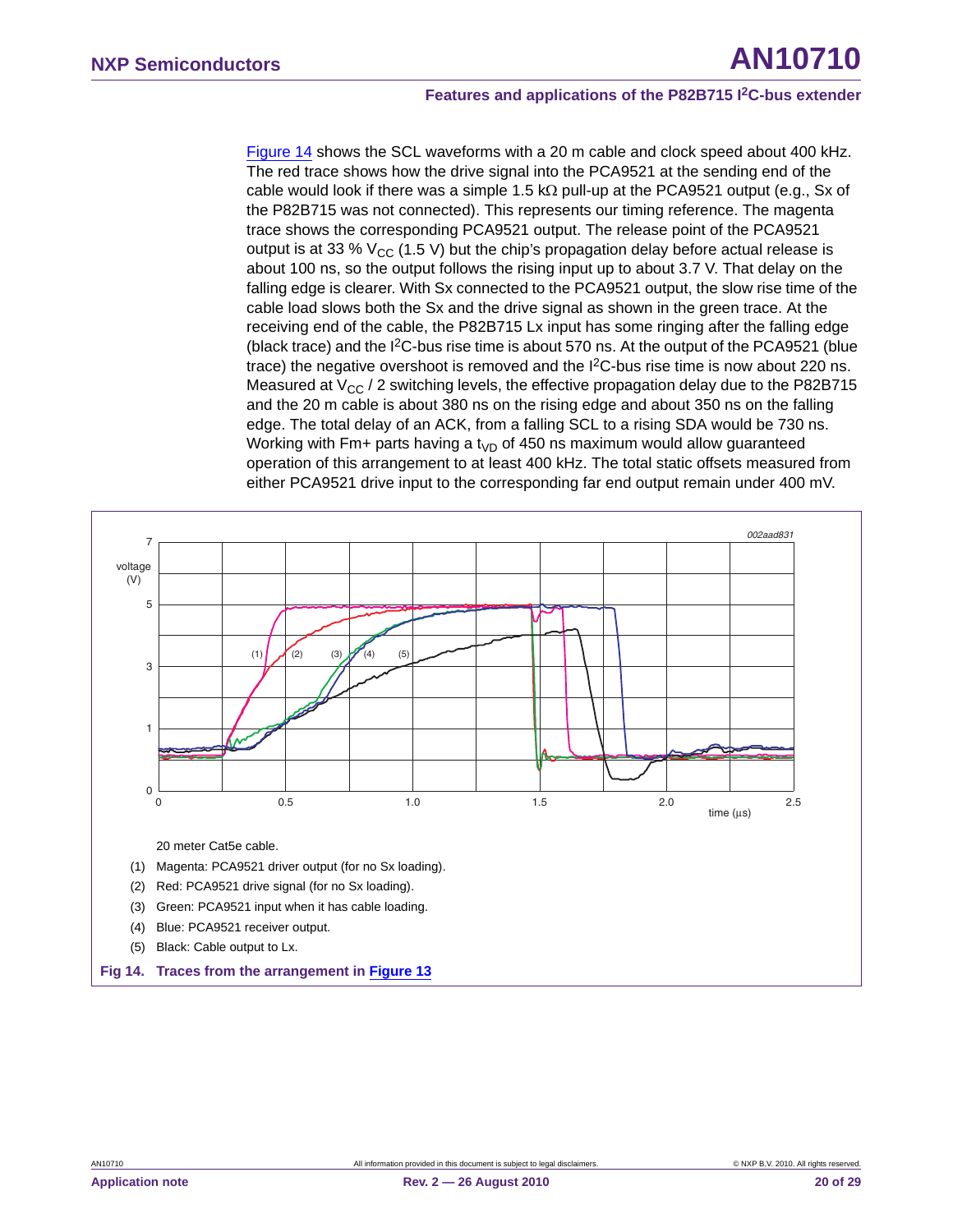<span id="page-20-1"></span>AN10710 **Application note** 

**Application note Rev. 2 – 26 August 2010 20 August 2021 0 26 August 2020 21 or 27 or 28** AN10710 All information provided in this document is subject to @all disclaimers. ⊙ NXP B.V. 2010. All rights reserved. All rights reserved. 5 V+VCC1 5 V  $\prime_{\rm CC}$ R1 R2 S) SC0P82B715 Sy SD0All information provided in this document is subject to legal disclaimers PCA9521 C **SCL** Rev.  $2$ input SDA $\rm v_{\rm CC}$ 26 August 2010 Sx SC1 P82B715 Sy SD1 PCA9521 C I<sup>2</sup>C-BUS<br>SWITCH outputs **SCn** to other buffers SDne.g., PCA9548A with 8 outputs GND@ NXP B.V. 2010. All rights re

Total system capacitance loading > 32,000 pF. (Also fully multi-master compliant; Fm+ masters also allowed at every slave position.)

Ly  $\begin{array}{c|c|c|c} \hline \end{array}$  twisted pair cable

 $\overline{\smile}$ 

₹

**Fig 15. P82B715 driving twisted pair cables for a very large signal distribution system**

Lx

330 Ω

Ly

Lx

BAT54A

本本

BAT54A

苤

'式

twisted pair cable

Fm+SLAVE(S)

Fm+SLAVE(S) BAT54A

苤 本

BAT54A

本

氐

Rx Tx Ty Ry

P82B96 Sx Sy

Fm+SLAVE(S) 2C-BUSSLAVE(S)

 $_{\rm sc}$ 

SDA

5 V

GND

SCL

5 V

SDA

GND

BAT54A

卒卒

330 Ω

BAT54A

岔岔

330 Ω

Fm+SLAVE(S)

Fm+ SLAVE(S)

BAT54A

大 述

BAT54A

本本

**Features and applications of the P82B715 I2C-bus extender**

Features and applications of the P82B715 I2C-bus extender

**NXP Semiconductors**

**Semiconductors** 

**NXP** 

<span id="page-20-0"></span>002aad832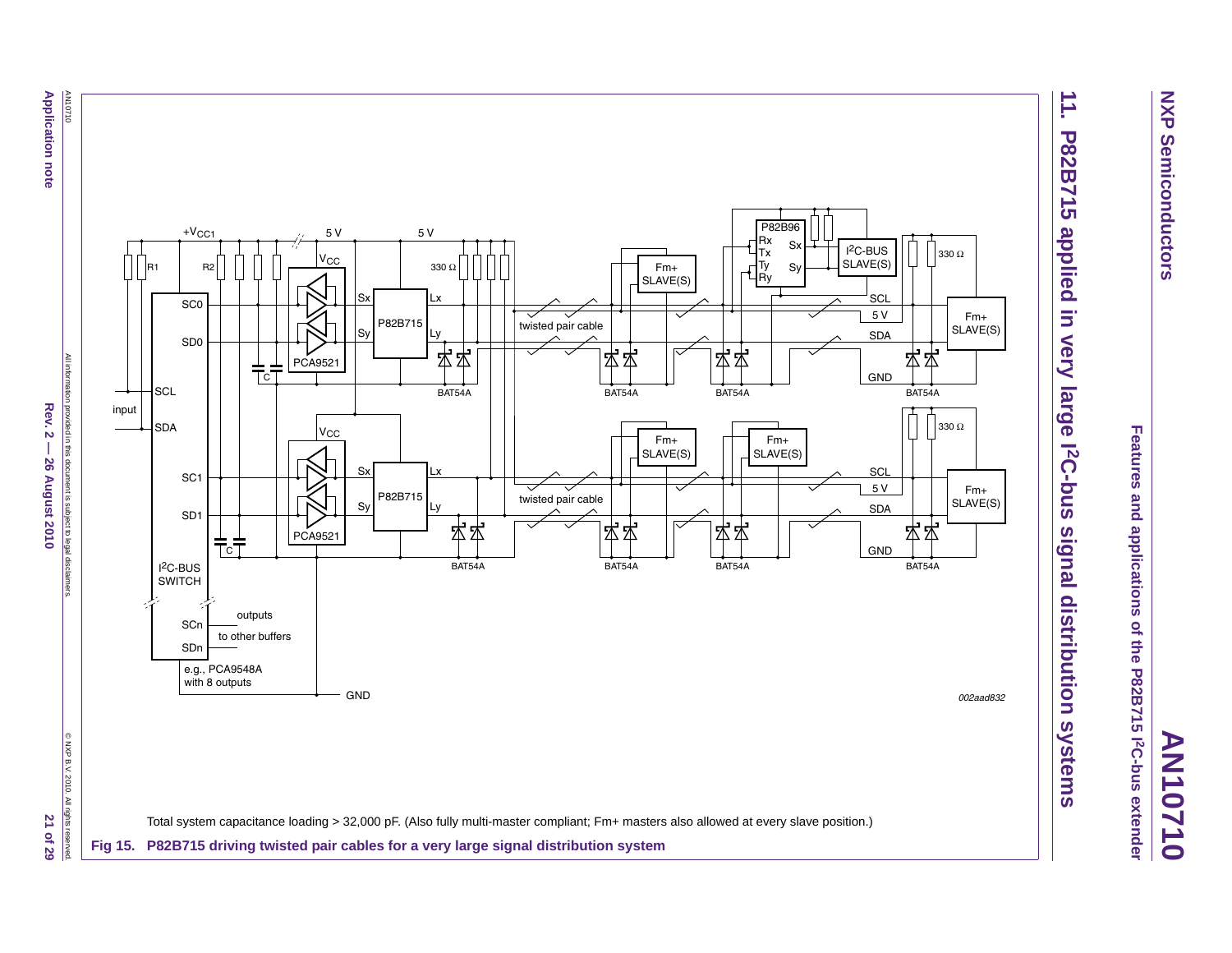[Figure 15](#page-20-0) shows an example of a very large I<sup>2</sup>C-bus signal distribution system as used to control very large numbers of slave LED driver ICs in architectural lighting systems. The <sup>12</sup>C-bus system is required to cover a very wide area and can require hundreds of meters of cable to be driven. Reusing the LED driver ICs will require bus switches to resolve the address conflicts but sometimes it is necessary to issue a 'GPIO All Call' command to control every slave at once. That requires that all the bus switch (PCA9548A) outputs are enabled at the same time. In turn that requires the device on the bus switch input to be able to drive all the 8 output buses in parallel. The large cable loading on each P82B715 means each Sx input will be a fully loaded 3 mA I<sup>2</sup>C-bus. Paralleling eight such buses could require an Sx I/O to drive at least 24 mA and it has only 3 mA capability. Even if a simple unbuffered Fm+ FET switch was available, and an Fm+ master used to drive the 24 mA load, that system would never allow selecting more than one switch output at any time when a slave response (ACK, data read, etc.) is required. Similarly P82B96 is precluded at the bus switch outputs because it is generally bad practice to parallel its Sx/Sy 3 mA I/Os.

Adding isolating buffers with  $1<sup>2</sup>C$ -bus compliant switching levels (PCA9521) places no restrictions on joining multiple buffer I/Os and reduces the loading on each bus switch output to just the buffer input capacitance (10 pF). The driver at the bus switch input can be any standard  $1<sup>2</sup>C$ -bus master. Further, when all outputs are selected together, the whole system could also be controlled by a master situated anywhere on any one of the 8 output buses.

The pull-up resistors marked as R2 on each buffer input are only required to hold the buffer inputs HIGH when they are de-selected by the bus switch. A suitable value will be 100 k $\Omega$  to 470 k $\Omega$  so that, even when 8 outputs are selected, the contribution to the bus pull-up at the input is still greater than 12  $k\Omega$ . The total capacitance can be estimated as 10 pF per buffer, 3 pF per switch output, 20 pF for the switch input plus allowance for tracks. 20 pF per switch output should provide a conservative estimate, so just 160 pF for 8 branches. Each PCA9521output can drive at least 400 pF per branch, so when directly interfaced to P82B715 the Lx/Ly side of P82B715 can drive at least 4000 pF. With 8 branches, that allows 32 nF total system loading. With Cat5 twisted pair cable at 50 pF/m, that supports hundreds of metres of cabling. In practice, with the 5 V logic levels as shown, it is probably wise to restrict each branch to around 30 m but that still allows a system with more than 240 m of cabling.

330  $\Omega$  resistors, fitted at the two extreme ends of the cable, combine to provide the lowest allowed pull-up for 5 V and, together with the controlled slew of P82B715, control overshoot and ringing on the cable. The faster drivers such as P82B96 and PCA9600, and even the Fm+ parts, will cause some ringing and overshoot so it is always a good design rule to include the Schottky diode clamps at every node as shown.

Because the bus switch uses common gate FET amplifiers, a configuration selected for highest frequency RF amplifiers, it may be found necessary to add small capacitors (C) to avoid irregularities on rising bus edges. A suitable value will be around 33 pF to 100 pF depending on the number of FET switch outputs. Resistors R1 are chosen to provide the required rise time when **all** switch outputs are selected. The 8-output switch and buffers will contribute less than 160 pF and the total including capacitors (C) should be kept below the I2C-bus allowed 400 pF maximum.

I<sup>2</sup>C rise time =  $0.85 \times R \times$  bus capacitance (R in ohms, Capacitance in Farads). Using the minimum  $R = (Bus supply / 3 mA)$  provides the fastest rise time.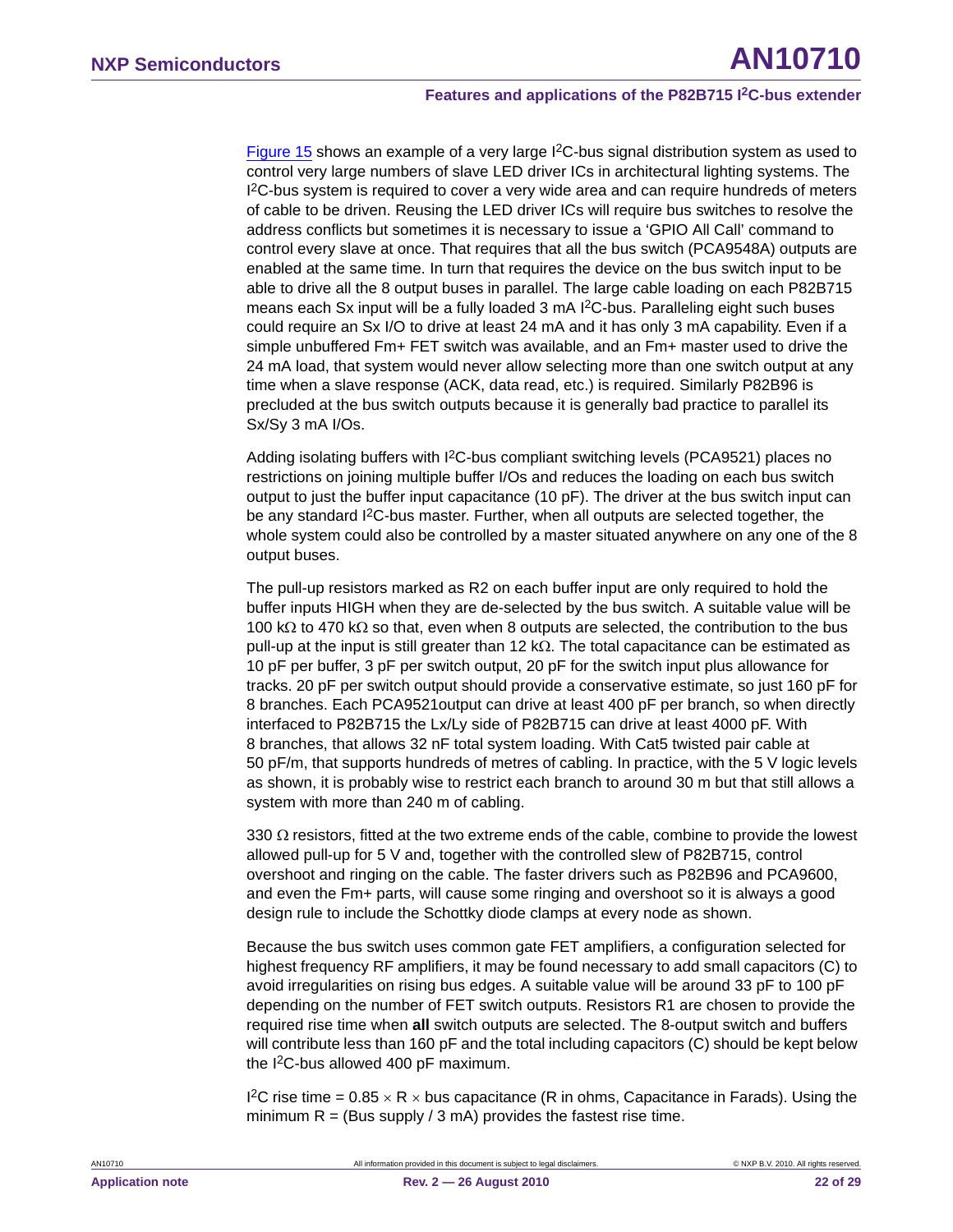## <span id="page-22-1"></span>**12. Application in AdvancedTCA, in Radial IPMB signal distribution**



<span id="page-22-0"></span>[Figure 16](#page-22-0) shows P82B715 in an analog Radial IPMB shelf application.

In this example the total system capacitance is 2800 pF but it is distributed over 18 different bus sections and no section has a capacitance greater than 200 pF. If every individual bus section is designed to rise at least as fast as the IPMB requirement then when any driver releases the bus all bus sections will rise together and no amplifiers in the P82B715s will be activated or, if one is activated, it can only slow the system bus rise to its own rate and that has been designed to meet the requirement. It is then only necessary to calculate the equivalent static bus pull-up loading and to ensure that it exceeds the specification requirement. The calculated loadings meet the requirements.

Note that in this example only one of the four IPMB lines is shown and the usual switching arrangements for isolating or cross-connecting bus lines are not shown. The typical offset (increase in the bus low level) measured between any two Sx points in this system is below 100 mV.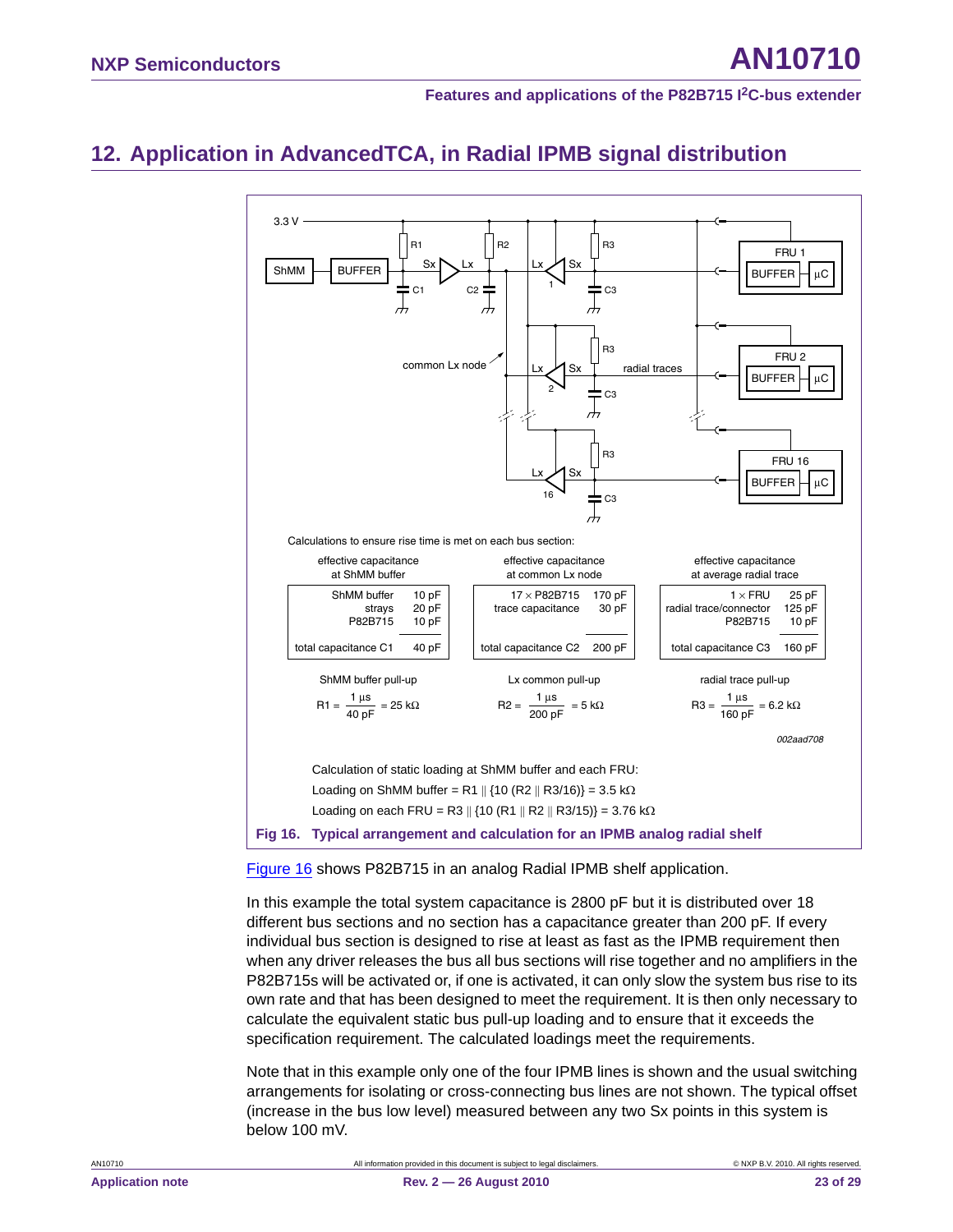### <span id="page-23-3"></span>**13. Short summary of characteristics and comparison with an 'isolating' buffer**

| Table 1.<br><b>Summary and comparison</b>                      |                           |                      |                  |              |
|----------------------------------------------------------------|---------------------------|----------------------|------------------|--------------|
| Short summary of features                                      | P82B715                   |                      | P82B96           |              |
|                                                                | Sx side                   | Lx side              | Sx side          | Tx/Rx side   |
| I/O switching level characteristics                            |                           |                      |                  |              |
| Input logic LOW switching level (min.)                         | n/a                       | n/a                  | 0.6V             | $0.42V_{CC}$ |
| Input logic LOW switching level (max.)                         | n/a                       | n/a                  | 0.7V             | $0.58V_{CC}$ |
| Compatible with I <sup>2</sup> C-bus logic levels              | yes                       | n/a                  | ves              | yes          |
| Compatible with TTL logic levels                               | yes                       | n/a                  | typ.             | yes          |
| Output level can meet I <sup>2</sup> C-bus noise margins       | yes <sup>[1]</sup>        | n/a                  | $V_{CC}$ > 3.5 V | yes          |
| Allowed to parallel several of these I/Os                      | yes                       | yes                  | no               | yes          |
| I/O sources current ( $> 10 \mu A$ I <sup>2</sup> C-bus spec.) | yes                       | yes                  | no               | no           |
| Drive has component due load on other I/O                      | yes                       | yes                  | no               | no           |
| <b>Drive</b>                                                   |                           |                      |                  |              |
| Standard 3 mA sink capability                                  | yes                       | $n/a$ <sup>[2]</sup> | yes              | yes          |
| Enhanced 30 mA sink capability                                 | no                        | yes                  | no               | yes          |
| Output suitable for driving long cables                        | no                        | yes                  | no               | yes          |
| <b>Other</b>                                                   |                           |                      |                  |              |
| Logic level shifting capability                                | no                        | no                   | yes              | yes          |
| Connected bus voltage may exceed V <sub>CC</sub>               | no                        | no                   | yes              | yes          |
| Noise on this I/O copied to other I/O                          | yes                       | yes                  | no               | no           |
| I <sup>2</sup> C-bus compliant noise margin on this I/O        | yes                       | yes                  | no               | yes          |
| I <sup>2</sup> C-bus to/from unidirectional components         | no                        | no                   | no               | yes          |
| Input (Rx) logic levels are I <sup>2</sup> C-bus compliant     |                           |                      |                  | yes          |
| Output (Tx) drive is I <sup>2</sup> C-bus compliant            |                           |                      |                  | yes          |
| Data suggests maximum bus speed                                | 100 kHz                   | 100 kHz              | 400 kHz          | 400 kHz      |
| Approximate propagation delay, this input to<br>output         | (250 ns) <mark>[3]</mark> | 0 <sub>ns</sub>      | 70 ns            | 200 ns       |
| Can be useful to at least this bus speed                       | 400 kHz                   | 400 kHz              | 700 kHz          | 700 kHz      |

<span id="page-23-0"></span>[1] Output level is related to the input level at Lx. It will not exceed the voltage at Lx by more than 0.1 V. If the input Lx level is designed to be below ( $0.25V_{CC} - 0.1$  V) then the Sx output will be I<sup>2</sup>C-bus compliant.

<span id="page-23-1"></span>[2] Output may be used for any current up to a maximum static sink of 30 mA but there would be no advantage when using this output to sink 3 mA

<span id="page-23-2"></span>[3] If measured conventionally, as the voltage delay input to output, the P82B715 will appear to have zero propagation delay in either direction. When active (Sx driving the LOW) it may cause a delay to both its input driving signal at Sx and its output at Lx as indicated by the figure in brackets. This is the delay in its current gain.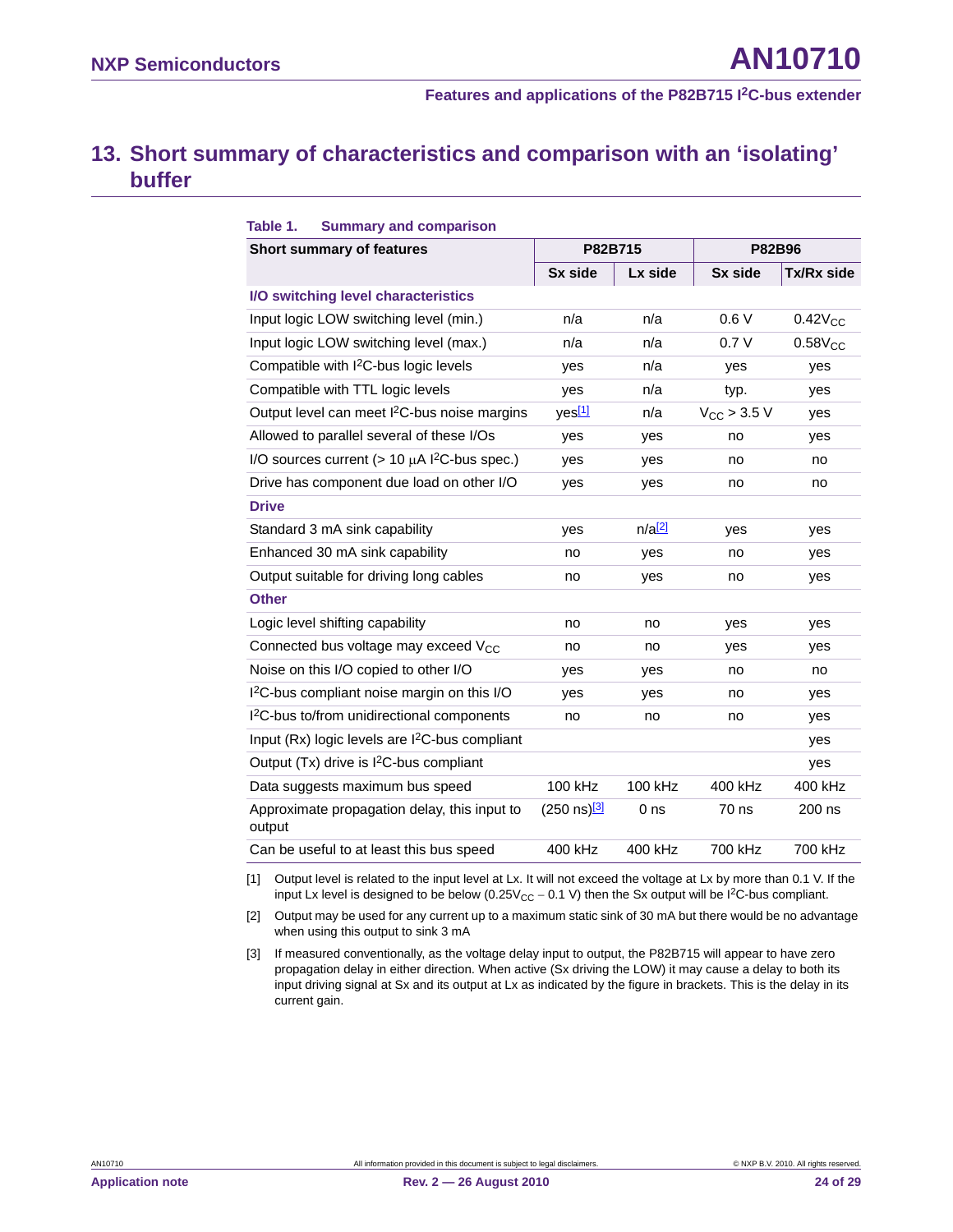## <span id="page-24-1"></span>**14. Appendix 1: Techniques for buffering I2C-bus signals (or, building a bidirectional bus buffer that does not simply latch at the first LOW)**

The challenge in I<sup>2</sup>C-bus systems is to build a 'buffer' that can handle simultaneous bidirectional data flow without latching. It is easiest to illustrate the problem with an example, see [Figure 17.](#page-24-0)



<span id="page-24-0"></span>On the left side of [Figure 17](#page-24-0) part of an intended 'buffer' device is attached to the SDA wire of an I2C-bus at A. On the right, an equal arrangement is connected to the SDA wire of a second  ${}^{12}C$ -bus at B. The objective is to be able to reproduce the  ${}^{12}C$ -bus A signals on the second bus B, and also to be able to reproduce the  $1<sup>2</sup>C$ -bus signals from bus B back onto bus A. [Figure 17](#page-24-0) shows a conventional attempt to do this, using simple (uni-directional) open-collector logic buffers. The I2C-bus specifications do not allow the bus to be driven towards the 'HIGH' level, so only open-collector or open-drain buffer outputs may be connected to an I<sup>2</sup>C-bus. They are able to pull each I<sup>2</sup>C-bus LOW and it is pulled HIGH only in the normal way, by the passive pull-up resistors.

Here is what actually happens in the arrangement as shown. When I<sup>2</sup>C-bus line A is driven LOW by an I<sup>2</sup>C device connected to the bus, then that bus logic LOW signal appears at the input of a conventional buffer. It has a high input impedance and generates a logic LOW output on a new and different bus at A'. This is connected to the input of an inverter and open-collector transistor arrangement, equivalent to an open-drain, non-inverting buffer, between B' and bus B. The LOW input at B' will then drive the SDA line at B to LOW as required. Because the transfer of data must be bidirectional, the arrangement must be symmetrical. There must also be a buffer connected to bus B sensing that SDA bus. It will output a LOW at B\*. That is connected back to the left side as a logic LOW input at A\*. That input LOW means the inverter and open-collector transistor, equivalent to an open-drain, non-inverting, buffer connected to bus A, will also drive the I 2C-bus A LOW. When the device that originally pulled bus A LOW releases that SDA line at A the buffer just holds that line LOW. The arrangement is essentially a latch configuration and once it is set LOW there is no mechanism to reset it HIGH again. Buffering of this type can only be used if the potential latching loop inside the buffering arrangement can be broken in some way. Different techniques to prevent latching may be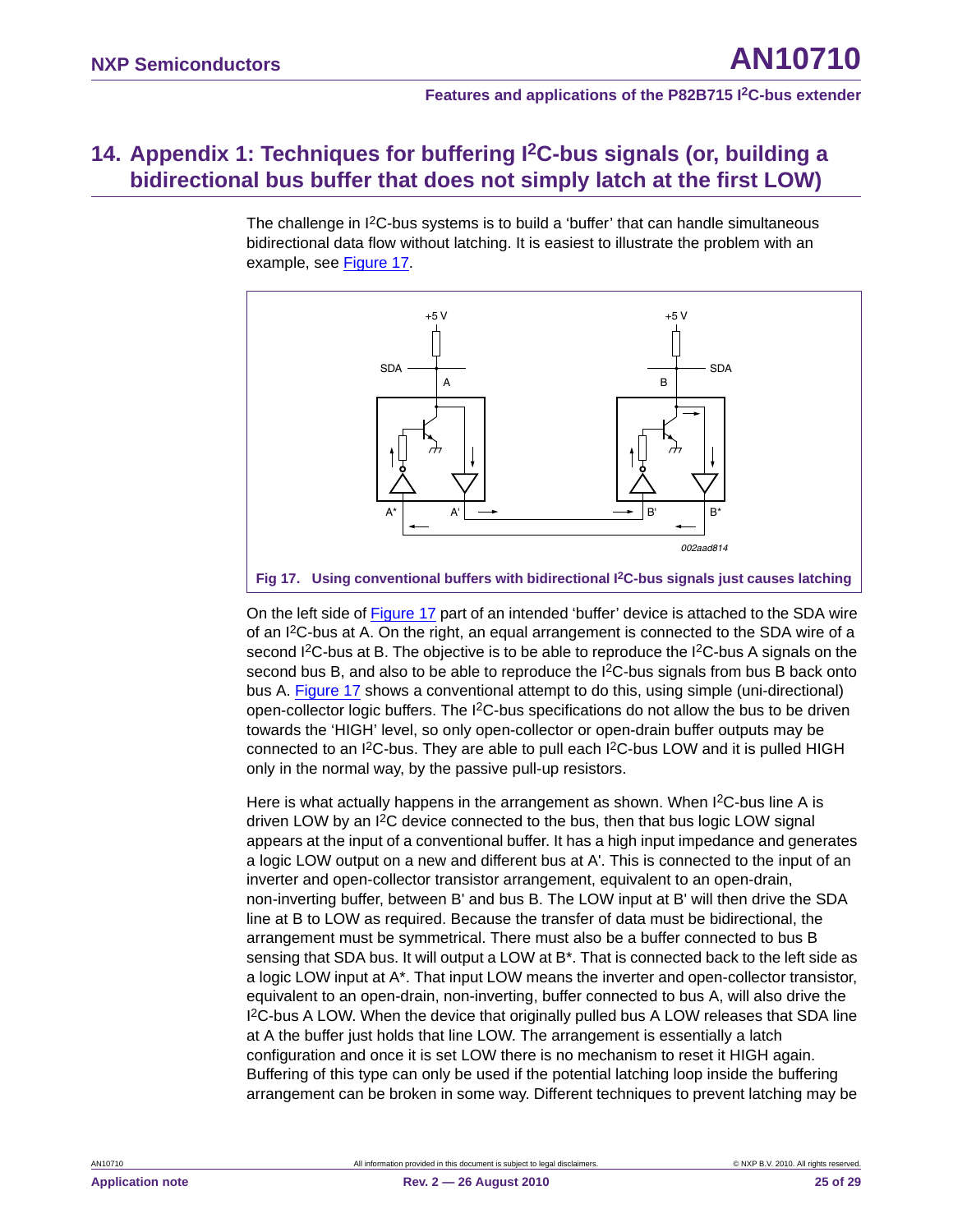used but there is always some system performance compromise involved. The objective is to find techniques that avoid latching but minimize the consequences of their compromise on the system.

Another important point to note is that, within the constraints of simple binary logic, with just one HIGH and one LOW level, there is no way to build a buffer device that is truly bidirectional. It is simple to build a buffer than can be switched so that it can pass signals in each of two directions—but not in those two directions at the same time. Because the 'building blocks' for an I2C-bus buffer will be uni-directional, the challenge is to find ways to split the bidirectional I<sup>2</sup>C-bus signals into uni-directional data streams and recombine them again. Most of the solutions make use of analog techniques and one introduces an additional logic switching level and uses that to determine the origin of the signal that is driving the bus LOW. For example, if the buffer between A and A' is specially designed so that its input logic switching level is always slightly lower than the open-collector buffer's output logic LOW then when the open-collector buffer is driving the  $1<sup>2</sup>C$ -bus LOW at A then that LOW will not be recognized by the buffer sensing the  $1<sup>2</sup>C$ -bus at A and A' will not be driven LOW. The buffer output LOW at A can be designed to be, say 0.7 V by adding a series diode, and then the buffer's input switching level is set below that, say at 0.6 V. I<sup>2</sup>C-bus devices connected at A are guaranteed to recognize any voltage less than 0.3V $_{\rm CC}$ as being LOW, so the 0.7 V covers devices with  $V_{CC}$  down to 2.3 V. The buffer's input can also be 'compatible' with I2C-bus driving devices connected at A because they must pull their outputs below 0.4 V. The buffer's output LOW can be I2C-bus 'compliant', because the requirement is  $0.3V<sub>DD</sub>$  or less. This compromise on logic levels therefore provides one solution to the latching problem. P82B715 does not attempt to 'buffer' or isolate the two buses A and B in that way. It provides a fully compliant bus interface to bus A but it is designed to interface on its other side with a bus that operates with a sink current that is 10 times greater than a normal I2C bus. The P82B715 is therefore not a symmetrical device. It has very different characteristics for signals passing in each direction. If bus A is connected to the Sx I/O and bus B is connected to the Lx I/O then it behaves as follows: It has an internal resistor, about 30  $\Omega$ , fitted between Sx and Lx. Clearly there cannot be any isolation between its I/Os! It senses the current in that resistor and when current flows from Lx to Sx (and out Sx to a driving  ${}^{12}$ C-bus device) it sinks a current to ground that is 9 times the sensed Lx-Sx current. This enables it to operate with a pull-up on Lx that could be 10 times smaller than the pull-up on a standard 3 mA  $1<sup>2</sup>C$ -bus. The lower impedance bus at Lx allows 10 times higher capacitance for a given bus rise time. Standard-mode I 2C-bus devices cannot be connected to the low-impedance bus at B; a second P82B715 must be used to interface back to Standard-mode 3 mA I<sup>2</sup>C-bus levels. The I<sup>2</sup>C-bus specification (*UM10204, "I2C-bus specification and user manual"*) has added a 30 mA Fast-mode Plus bus that is a faster variant of the bus at Lx.

When the bus at Lx is pulled LOW by another device, the bus at Sx is pulled LOW via the internal 30  $\Omega$  resistor. There is no activation of the P82B715; it has the transfer characteristics of a passive 30  $\Omega$  resistor. If there is any pull-up on the bus A at Sx then it simply appears as additional loading in parallel with the pull-up on the bus at Lx, so its current must be included when designing for a maximum of 30 mA sink current on the low-impedance bus.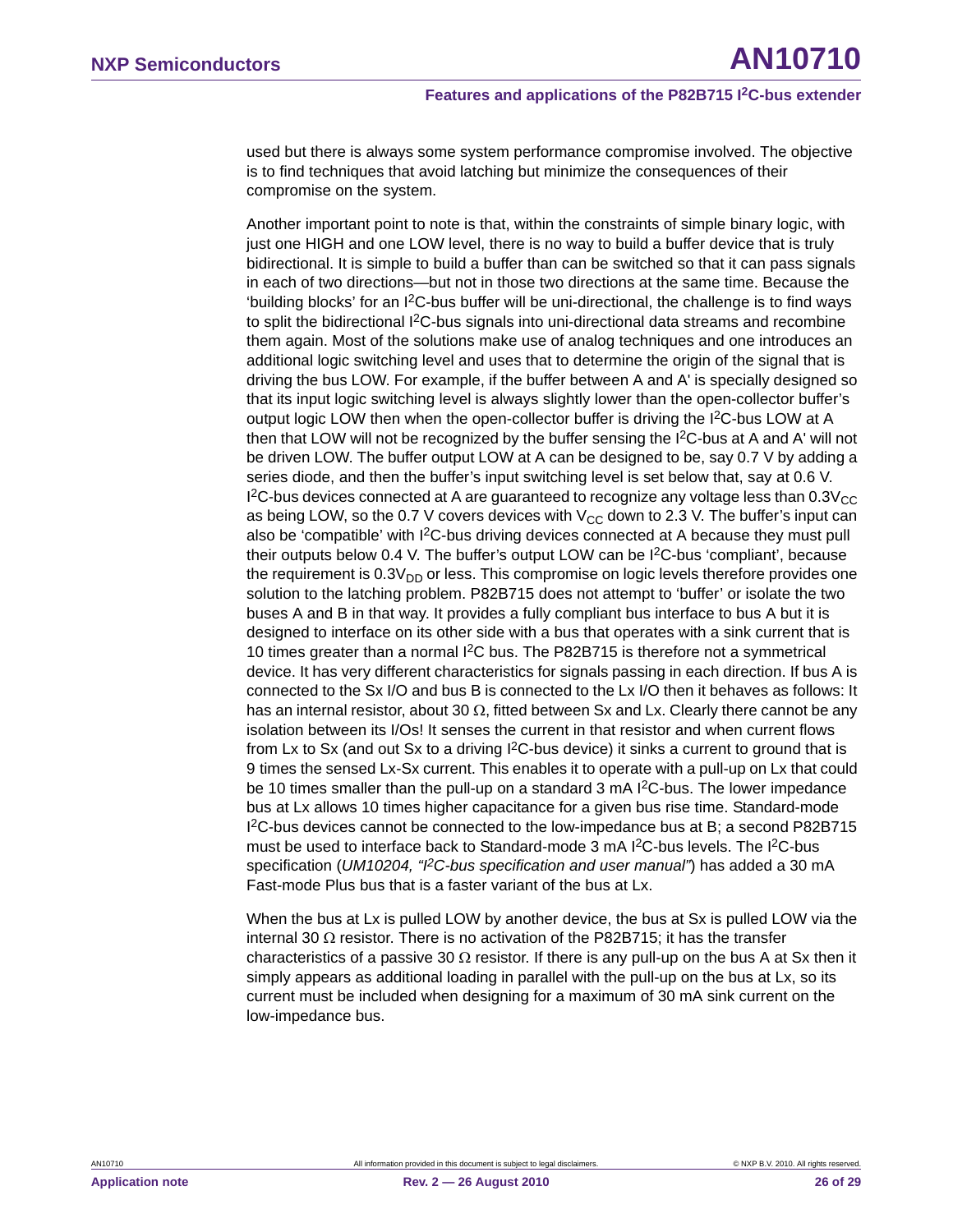### <span id="page-26-0"></span>**15. Abbreviations**

| Table 2.     | <b>Abbreviations</b>                    |
|--------------|-----------------------------------------|
| Acronym      | <b>Description</b>                      |
| AdvancedTCA  | Advanced Telecom Computing Architecture |
| DC           | Direct Current                          |
| EMI          | ElectroMagnetic Interference            |
| <b>ESD</b>   | ElectroStatic Discharge                 |
| <b>FET</b>   | <b>Field-Effect Transistor</b>          |
| <b>FRU</b>   | Field Replaceable Unit                  |
| 1/O          | Input/Output                            |
| $I2C-bus$    | Inter-Integrated Circuit bus            |
| IC           | <b>Integrated Circuit</b>               |
| <b>IPMB</b>  | Intelligent Platform Management Bus     |
| LED          | <b>Light-Emitting Diode</b>             |
| <b>PCB</b>   | <b>Printed-Circuit Board</b>            |
| <b>PMBus</b> | Power Management Bus                    |
| <b>RC</b>    | Resistor-Capacitor network              |
| <b>RF</b>    | Radio Frequency                         |
| <b>ShMM</b>  | Shelf Management Module                 |
| <b>SMBus</b> | System Management Bus                   |
| TTL          | Transistor-Transistor Logic             |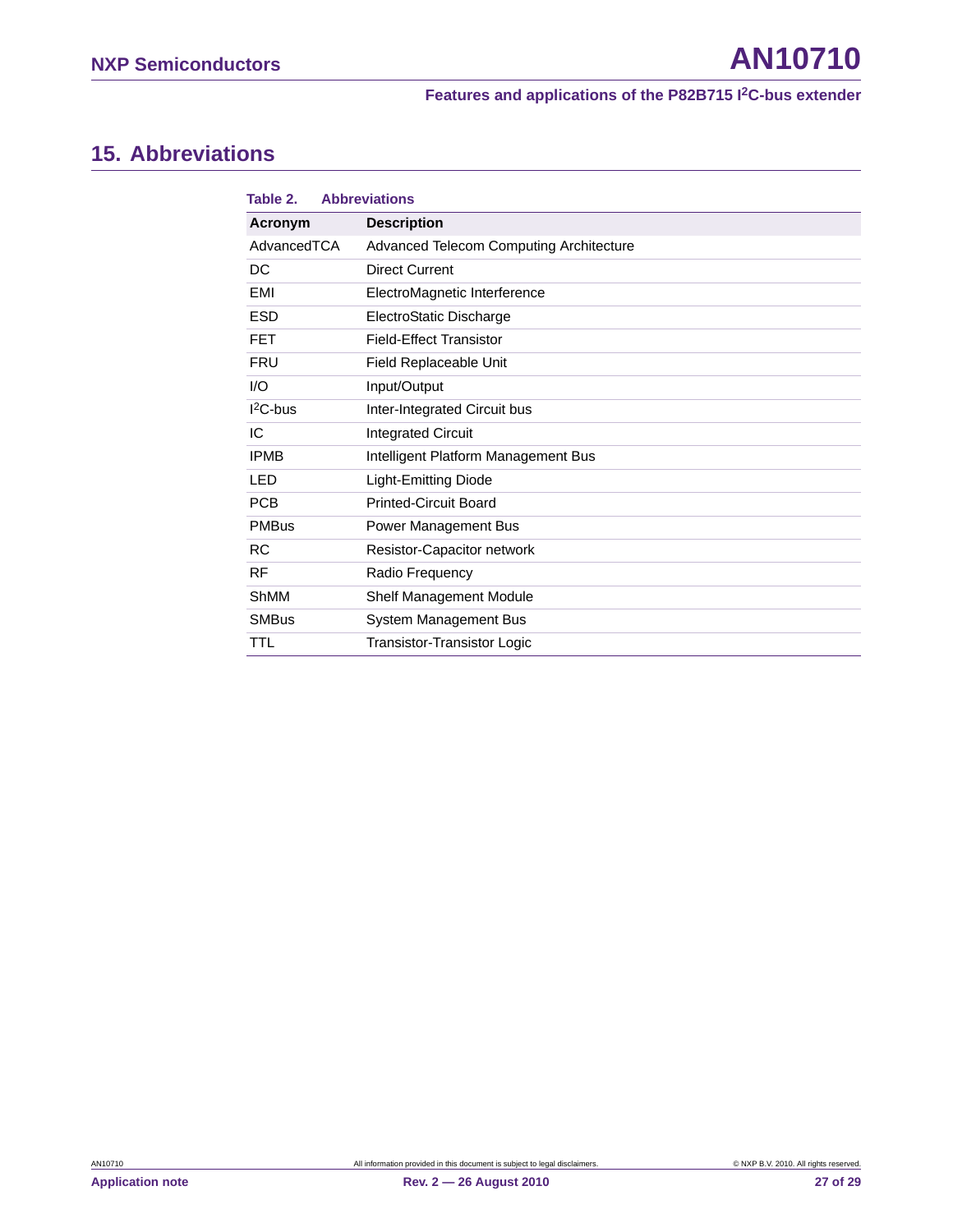### <span id="page-27-0"></span>**16. Legal information**

### <span id="page-27-1"></span>**16.1 Definitions**

**Draft —** The document is a draft version only. The content is still under internal review and subject to formal approval, which may result in modifications or additions. NXP Semiconductors does not give any representations or warranties as to the accuracy or completeness of information included herein and shall have no liability for the consequences of use of such information.

### <span id="page-27-2"></span>**16.2 Disclaimers**

**Limited warranty and liability —** Information in this document is believed to be accurate and reliable. However, NXP Semiconductors does not give any representations or warranties, expressed or implied, as to the accuracy or completeness of such information and shall have no liability for the consequences of use of such information.

In no event shall NXP Semiconductors be liable for any indirect, incidental, punitive, special or consequential damages (including - without limitation - lost profits, lost savings, business interruption, costs related to the removal or replacement of any products or rework charges) whether or not such damages are based on tort (including negligence), warranty, breach of contract or any other legal theory.

Notwithstanding any damages that customer might incur for any reason whatsoever, NXP Semiconductors' aggregate and cumulative liability towards customer for the products described herein shall be limited in accordance with the *Terms and conditions of commercial sale* of NXP Semiconductors.

**Right to make changes —** NXP Semiconductors reserves the right to make changes to information published in this document, including without limitation specifications and product descriptions, at any time and without notice. This document supersedes and replaces all information supplied prior to the publication hereof.

**Suitability for use —** NXP Semiconductors products are not designed, authorized or warranted to be suitable for use in life support, life-critical or safety-critical systems or equipment, nor in applications where failure or malfunction of an NXP Semiconductors product can reasonably be expected to result in personal injury, death or severe property or environmental damage. NXP Semiconductors accepts no liability for inclusion and/or use of NXP Semiconductors products in such equipment or applications and therefore such inclusion and/or use is at the customer's own risk.

**Applications —** Applications that are described herein for any of these products are for illustrative purposes only. NXP Semiconductors makes no representation or warranty that such applications will be suitable for the specified use without further testing or modification.

Customers are responsible for the design and operation of their applications and products using NXP Semiconductors products, and NXP Semiconductors accepts no liability for any assistance with applications or customer product design. It is customer's sole responsibility to determine whether the NXP Semiconductors product is suitable and fit for the customer's applications and products planned, as well as for the planned application and use of customer's third party customer(s). Customers should provide appropriate design and operating safeguards to minimize the risks associated with their applications and products.

NXP Semiconductors does not accept any liability related to any default, damage, costs or problem which is based on any weakness or default in the customer's applications or products, or the application or use by customer's third party customer(s). Customer is responsible for doing all necessary testing for the customer's applications and products using NXP Semiconductors products in order to avoid a default of the applications and the products or of the application or use by customer's third party customer(s). NXP does not accept any liability in this respect.

**Export control —** This document as well as the item(s) described herein may be subject to export control regulations. Export might require a prior authorization from national authorities.

### <span id="page-27-3"></span>**16.3 Trademarks**

Notice: All referenced brands, product names, service names and trademarks are the property of their respective owners.

**I 2C-bus —** logo is a trademark of NXP B.V.